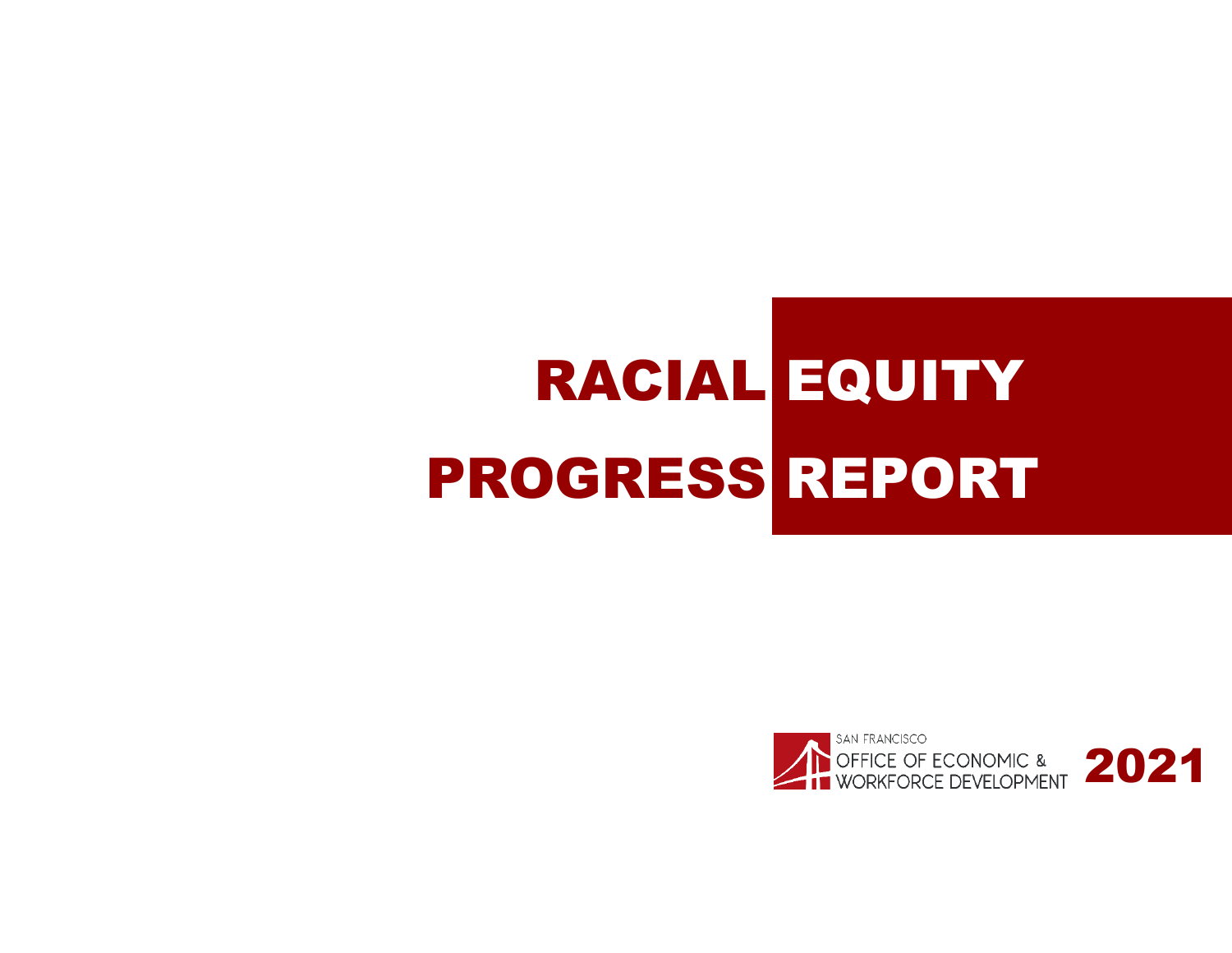# EXECUTIVE SUMMARY

Racial equity is not forged in the pages of a strategic plan and a legislative mandate, but in the hands of like-minded individuals working together toward a common goal. In July 2020, the OEWD Racial Equity Working Group had its second meeting, bringing together leadership and staff to develop a collaboration touching all corners of the organization. Over the next five months, approximately 40 staff who had never worked together cross-functionally built trust and the social infrastructure to continue systems change-making through the development of the RE Action Plan.

A year and a half later, the Racial Equity Working Group went from finding its legs to developing nearly autonomous working groups focused on discrete issues that push the essential equity work forward. Infrastructure for the work includes regular participation from over 40 staff in weekly CORE team meetings, bi-weekly Racial Equity Working Group Sub-Committee meetings, monthly convenings of the full Racial Equity Working Group, semi-annual presentations to department staff and policy bodies, monthly representation at the Office of Racial Equity and Citywide events, ad-hoc new hire onboarding, and day-to-day project management activities.

As of January 2022, OEWD is one year into implementation of the three-year OEWD Racial Equity Action Plan Phase ("[RE Action Plan](https://oewd.org/sites/default/files/ECN%20Racial%20Equity%20Plan_Phase%201%20-%2012.31.20.pdf)"). The original RE Action Plan template directs City Departments to assess current conditions in seven key focus areas for all employees, particularly for BIPOC employees, and to make a plan to remedy harmful policies which have perpetuated anti-Black racism and caused disparate harm to Black, Indigenous, and People of Color (BIPOC) employees. The seven key focus areas are: (1) Hiring and Recruitment, (2) Retention and Promotion, (3) Discipline and Separation, (4) Diverse and Equitable Leadership, (5) Mobility and Professional Development, (6) Organizational Culture of Inclusion and Belonging, (7) Boards and Commissions.

This Annual Update has been prepared for the Office of Racial Equity, the Board of Supervisors, and the Mayor's Office in accordance with the March 2022 submission deadline and parameters set forth by the Office of Racial Equity. This document is organized around prompts from the Office of Racial Equity for each of the seven key focus areas. Prompts requested bullet points on the following areas: Goals and Performance Measures, Changes Implemented over the 2021 Calendar Year, and Priority Actions for 2022 calendar year, including opportunities for staff input and decision-making, and how this work will be resourced in 2022. ORE also requested a letter from Executive Director Kate Sofis describing her involvement in the work and discussion of challenges or opportunities. This Annual Update meets all points of this request. OEWD has also updated its Racial Equity Action Plan, and the v.2 redlines are included as an appendix to this document.

In total, the OEWD Racial Equity Action Plan has 95 actions, with 73 actions ongoing, and 22 actions have not been started. Actions which have not been started reflect long-term HR policy changes which require involvement of the City and County of San Francisco's Central Department of Human Resources, negotiations with labor, or coordination with additional stakeholders. The Racial Equity Working Group has made substantial and meaningful progress in the following areas:

- Consistent with standards identified by the DHR Diversity Recruitment workgroup, OEWD HR implemented best practices in hiring and recruitment, changed the structure of job descriptions to highlight important content and simplify language to broaden accessibility, and piloted the SmartRecruiter applicant tracking system to collect meaningful data on recruitment, hiring, and the application process.
- OEWD HR standardized the Performance Plan and Appraisal Report process to require annual completion, semi-annual review, and inclusion of racial equity goals, and also widely shared OEWD's process for alternative dispute resolution to limit separation.
- The Racial Equity Working Group developed a three-hour workshop on racial equity foundation concepts, established a racial equity onboarding process for new staff, provided at-least semiannual updates to OEWD divisions and units, released surveys, and catalogued external free and low-cost trainings for ongoing staff and leadership development.
- Strategic planning teams supported community development of racial equity statements, and successfully embedded statements into strategic planning and policy documents.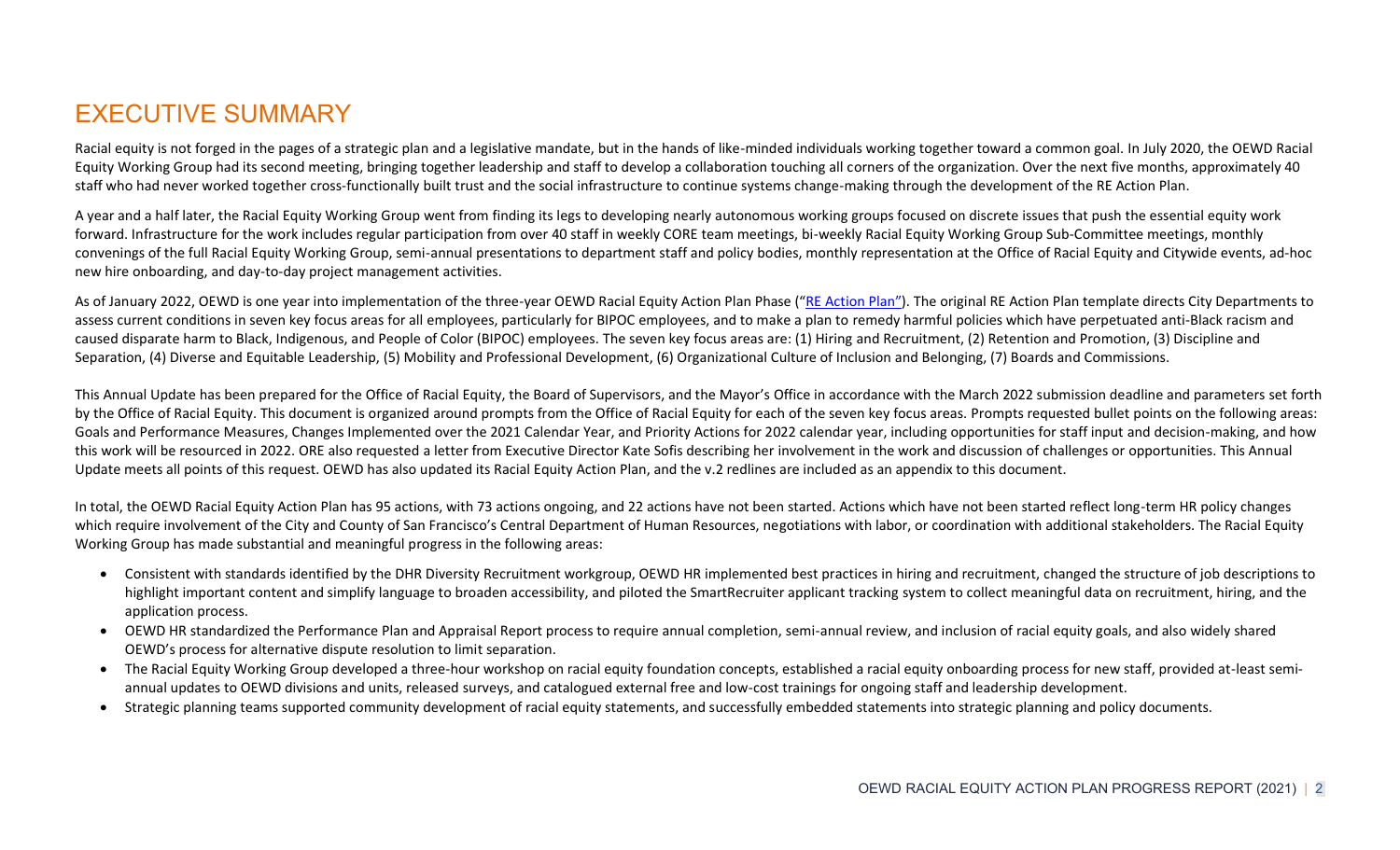- Procurement teams piloted a community panelist pilot program for Requests for Proposals 122 and 216 to center community voice, ensure that grantmaking authority rests with a group of reviewers representative of both San Francisco's demographics and the applicant pool in terms of race/ethnicity, gender, LGBTQ and disability community members, and bring greater transparency to funding and partnership decisions. Panelists were compensated for their participation in the review process.
- Community development staff created a framework for internal and external community engagement so staff can develop strong relationships with community members, including: define the target population by who will be most impacted by the policy, process, or procedure; include target population in planning and implementation on an ongoing basis; initiate feedback loop to keep target population informed; create accessible outreach processes; collect feedback in a culturally humble and accessible manner; and provide context for informed decision-making.
- The Film Commission, Small Business Commission, and Workforce Investment San Francisco Board passed the Ohlone Land Acknowledgment Resolution, reserve time on their agendas for racial equity updates, and have rotating community and/or stakeholder spotlights.

While the Racial Equity Working Group made significant progress in pushing the organization towards transformational change, there were challenges in progressing through the RE Action Plan.

First, many of the actions in Hiring and Recruitment, Retention and Promotion, Discipline and Separation, and Diverse and Equitable Leadership require data-driven analysis and process improvement projects. OEWD HR is a small and mighty team of no more than two employees, and this body of work requires staff allocations beyond routine work, along with extensive coordination and alignment with other stakeholders, e.g., Civil Service Commission, Unions, DHR, and Office of Racial Equity. Consequently, these actions did not progress as far as expected in 2021.

Second, all staff have limited capacity, and many have been facing significantly increased workloads or socioemotional strain in response to the COVID-19 pandemic over the last two years. As with many public agencies in the last two years, there has been significant staff turnover, and OEWD did not receive any additional staffing to support this work in previous budget requests. All staff have volunteered their time for this action plan beyond allocations for their routine work. While racial equity work should be integrated into all work and it has been successfully in many cases, development and implementation of this plan has created additional projects, policies, and processes for staff to manage outside of their existing scopes of work.

Lastly, RE Action Plan benchmarks are numerous, difficult to track, and over-broad. OEWD holds two data analysts that service the entire organization, including providing research and evaluation, data collection and retention, and data systems management services. While the Racial Equity Working Group was able to advance many actions, the team was not able to benchmark outcomes, collect meaningful quantitative data, or conduct impact analysis.

Despite these challenges, the work continues through the formalized structure of the OEWD CORE Team, Racial Equity Working Group, and Sub-Committees. Additional resources such as dedicated staffing, project management tools, and training funds will guarantee the sustainability and continued coordination of this work over the next two years, and thereafter. Consequently, OEWD's priorities for 2022 include the following actions:

- Hiring (1) Racial Equity Manager to lead the Core team.
- Identify existing resources that can be reallocated to ensure equity work is appropriately resourced.
- Identify and acquire data that will allow us to better understand staff and leadership demographics and disparities, and establishing benchmarks to support this analysis.
- Create a unified narrative for the department's history, including impact analysis of policies and programs.
- Implement quarterly racial equity training opportunities for any staff to develop professionally and grow at OEWD.

Only in further resourcing this work will we realize the benefits of it in many years to come.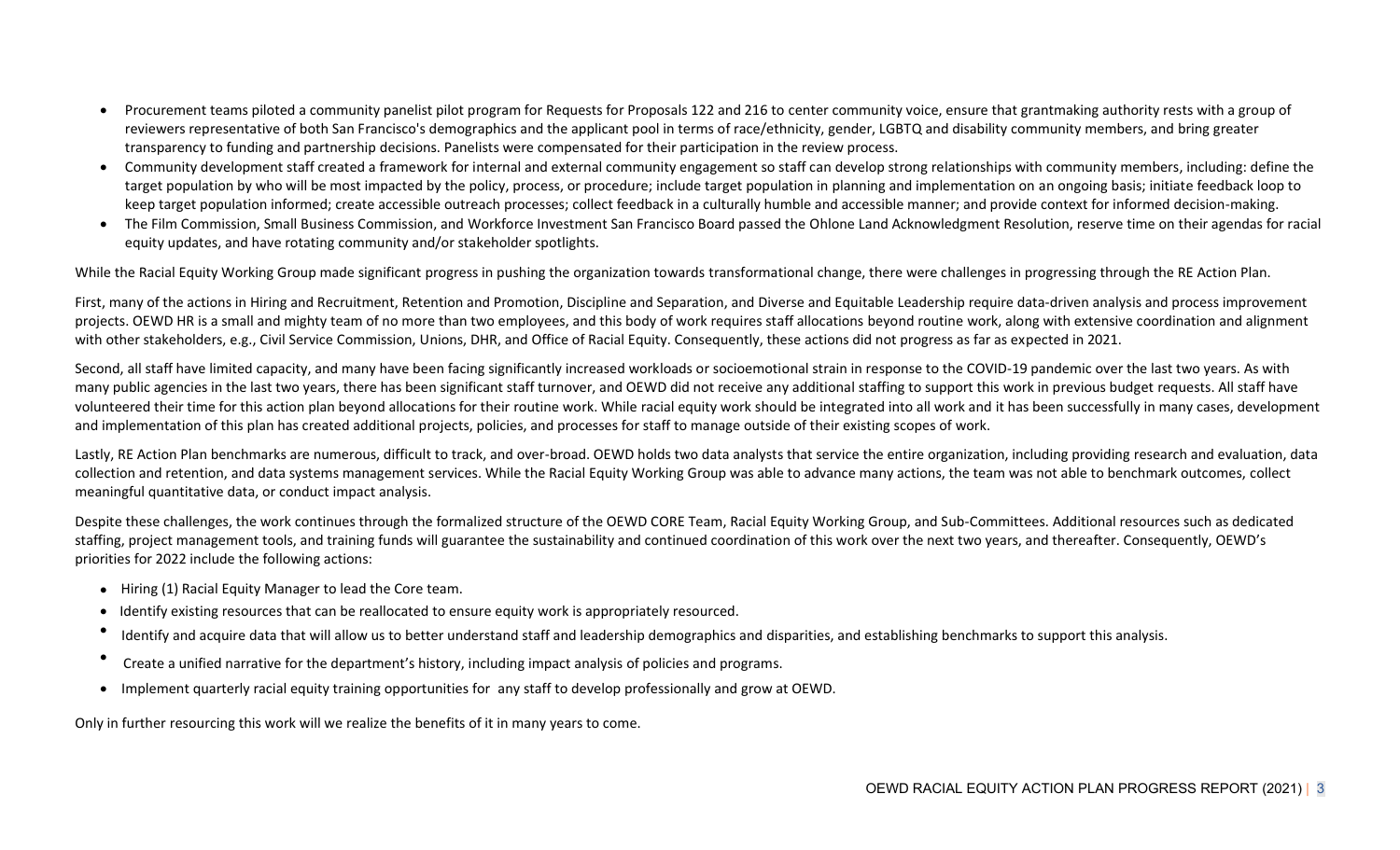# DIRECTOR'S NOTE

As a newly appointed Executive Director in late 2021, one of the first meetings I scheduled was with the Racial Equity CORE Team. It was important to me to get up to speed on this critical body of work, and to leverage the group's understanding of cross-departmental sentiments and connectivity to strengthen my One OEWD policy initiative. In our department, the Racial Equity Working Group is the only project which engages across all divisions and creates the space for the Workforce Development and Economic Development units to connect.

Our Racial Equity Action Plan was not created in a vacuum. We have 31 staff members that are actively involved with OEWD's racial equity work. The RE CORE Team, comprised of staff from different divisions and backgrounds, includes a member of my executive team. Staff involved in this work have the support from division directors and senior leadership. This has been especially important as we work to unify our economic and workforce division into one cohesive department. The Racial Equity Working Group is the embodiment of how colleagues across divisions and disciplines can come together to create change. The department has made a point to create space for all staff to discuss the impacts of BIPOC violence on our communities, and how staff can continue to stand in solidarity and push back. Recognizing the humanity in our staff and acknowledging the vulnerabilities staff may be feeling is a part of the process of becoming a stronger community and department.

In FY 21-22, we revamped our hiring minimum qualifications to better value lived experience, recognizing that there are many paths to success and that systemic and institutional racism has prevented quality candidates to even make it pass the application process. New employees are introduced to the racial equity work, through one-on-one or group Racial Equity Orientations, within the first twoweeks of onboarding. Now every employee has racial equity goals built into their performance plans, and staff are evaluated on a bi-annual basis.

All of this work has taken place in addition to the full-time roles each staff has, while I am proud of the work that has been accomplished, it is clear that there are actions we must implement to make this work more robust. My goals for the upcoming year include:

- Unify OEWD staff around goals of the racial equity work and OEWD's mission alignment. Hire a full-time Racial Equity Manager to ensure this work is appropriately resourced.
- Create a unified narrative for the department's history and any racial harm that may have been perpetuated by OEWD.
- Identify and acquire data that will allow us to better understand staff and leadership demographics and disparities, and establish benchmarks to support this analysis.
- Implement quarterly racial equity training opportunities for any staff to develop professionally and grow at OEWD.
- It is important that we examine own systems. Responding and recovering from the COVID-19 pandemic while centering racial equity has been our priority. Phase I of the Racial Equity Action Plan has reminded us to look at the systems within our department.

Our department has spent the pandemic focused on getting much needed relief to San Francisco residents, small businesses, and workers impacted by COVID-19, I am proud to be part of an organization who worked tirelessly to deliver over \$100m in COVID-19 relief programming and direct services. We know that not all San Franciscans benefited from previous economic booms, especially in BIPOC communities, and that these inequities have become even more apparent during the COVID-19 pandemic. When intersectional identities, such as gender, disability, or sexual orientation are examined, we know that BIPOC communities are disproportionately represented in negative outcomes. Implementing a racial equity strategy, can identify the interventions which cut across identities and communities and can lift all boats in the rising tides of our economic recovery.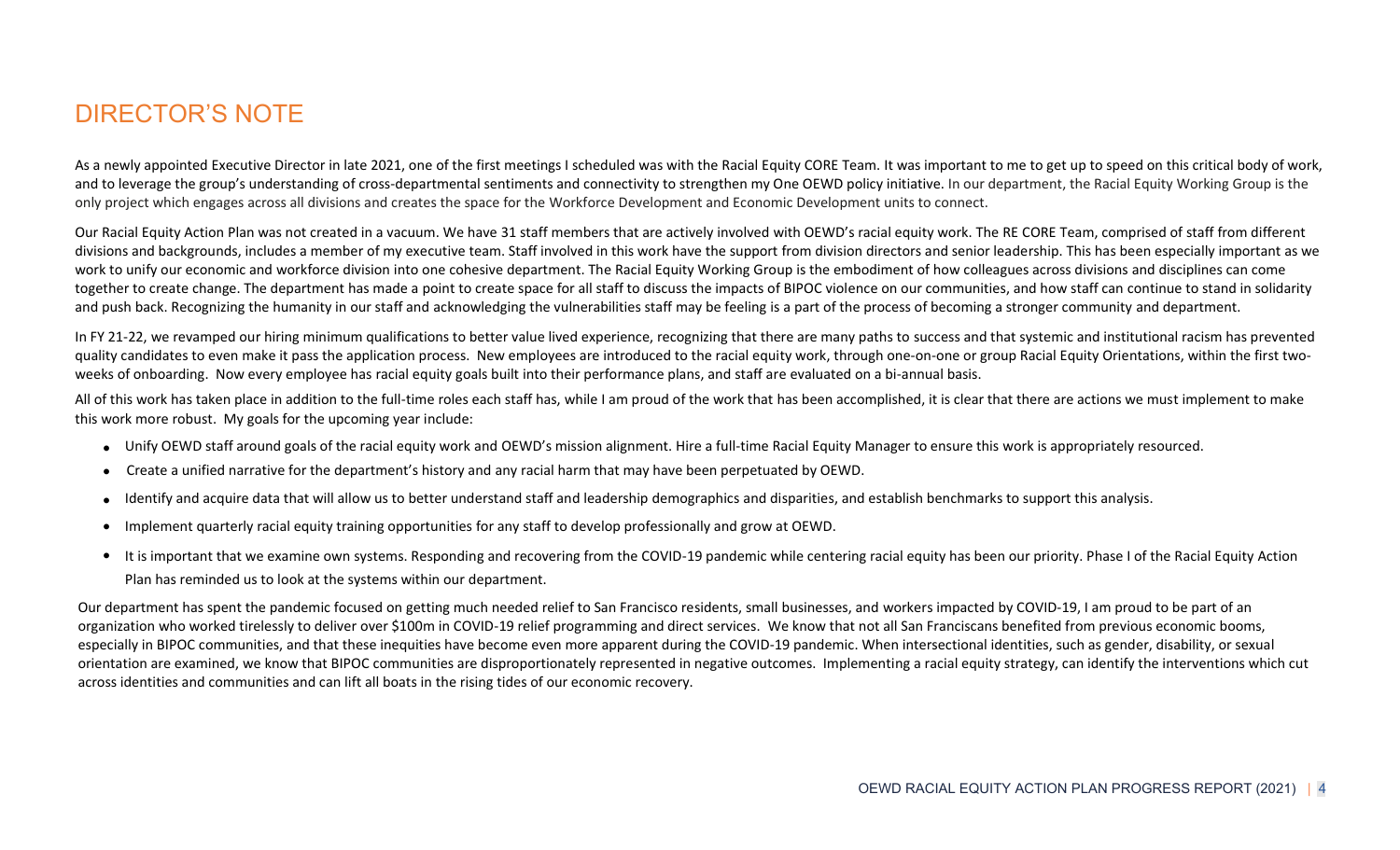Centering and prioritizing racial equity in every aspect of our work, is critical in dismantling the legacy of anti-Black racism and discrimination against Black, Indigenous, and People of Color (BIPOC) communities by leading with race. I am committed to embedding a racial equity framework throughout the departments work to identify negative systems and impacts, and breakdown the systems of individual, institutional, and structural racism. The Office of Economic and Workforce Development's mission is to provide opportunities and improve the quality of life for *all* San Franciscans. As we forge forward in our economic recovery, **I am committed to building a next generation economy that addresses real equity and more diversity in all sectors and at all levels by being deeply community-engaged.**

**Kate Sofis Executive Director**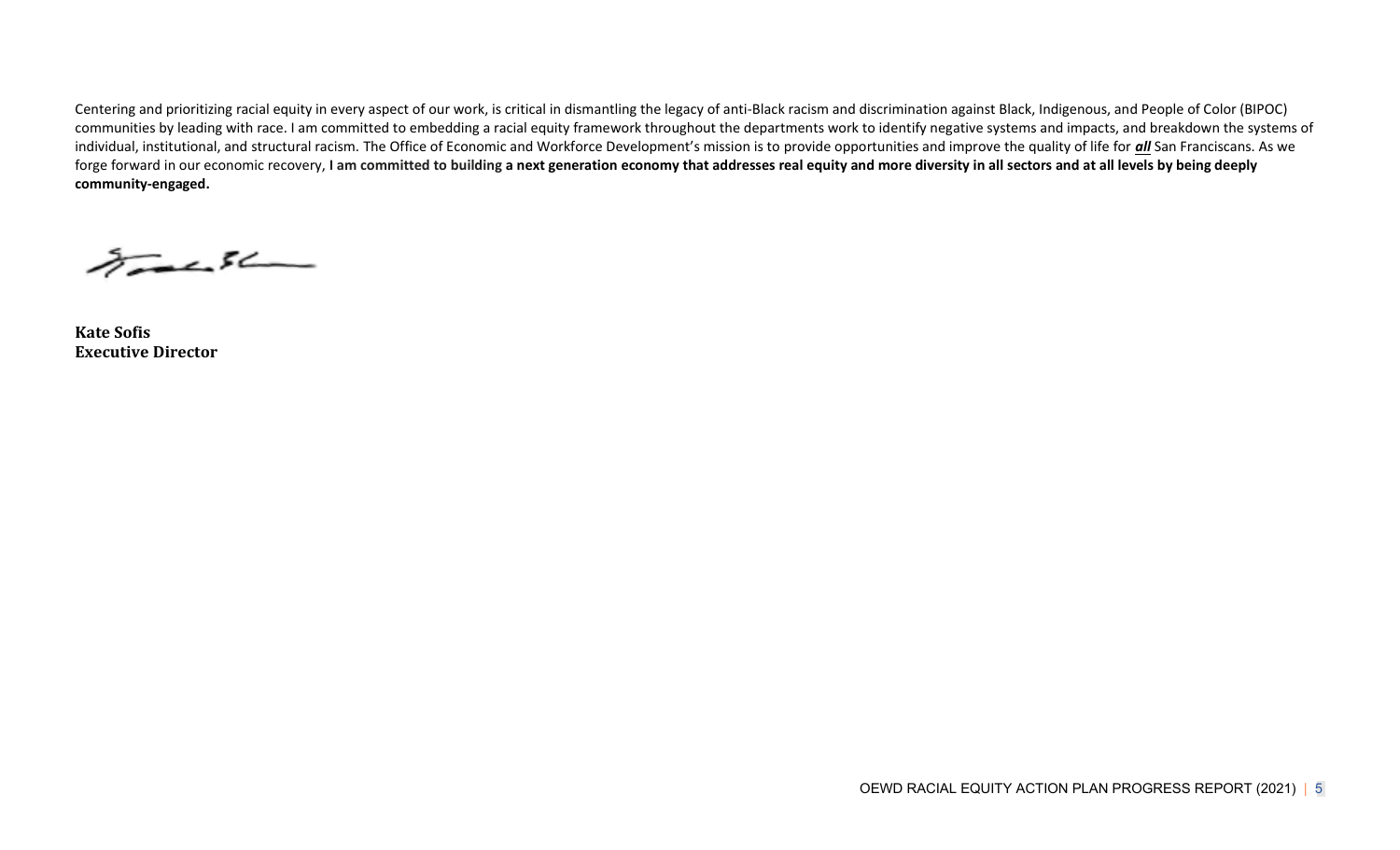# ABOUT OEWD

The San Francisco Office of Economic and Workforce Development (OEWD) advances equitable and shared prosperity for San Franciscans by growing sustainable jobs, supporting businesses of all sizes, creating great places to live and work, and helping everyone achieve economic self-sufficiency.

To further opportunities for all San Franciscans, we create equitable pathways to good paying jobs, addressing challenges to diversity and inclusion in the local job market. We invest in the retention and stabilization of small businesses, nonprofits, and community organizations, addressing the displacement that challenges the civic vitality of San Francisco's diverse and vibrant neighborhoods. We also lead the approval and implementation of significant development projects that create more housing, especially affordable housing, while maximizing jobs, community benefits, and services. All of these efforts support broader social and economic goals that improve the quality of life for our residents.

As we continue to grow programs and services, we recognize the deep and pervasive impacts that past and present structural and institutional inequities have created in many of our communities, and in particular, our communities of color. We acknowledge that in order to right these wrongs it is essential to make this acknowledgement clear and to prioritize racial equity in language we use, programs and partners we promote, and funding we distribute.

We recognize and hold that a less racist society is an economically stronger one. Racism prevents San Franciscans from making the most of their economic potential resulting in significant and avoidable economic costs. Failure to confront racism leads to a less vibrant, less cohesive, less prosperous San Francisco.

We commit to explicitly centering and prioritizing racial equity in our mission, strategies and programs and we have begun this transformation. We acknowledge that to do otherwise is to perpetuate and exacerbate the long, painful and damaging history of racial inequity in San Francisco.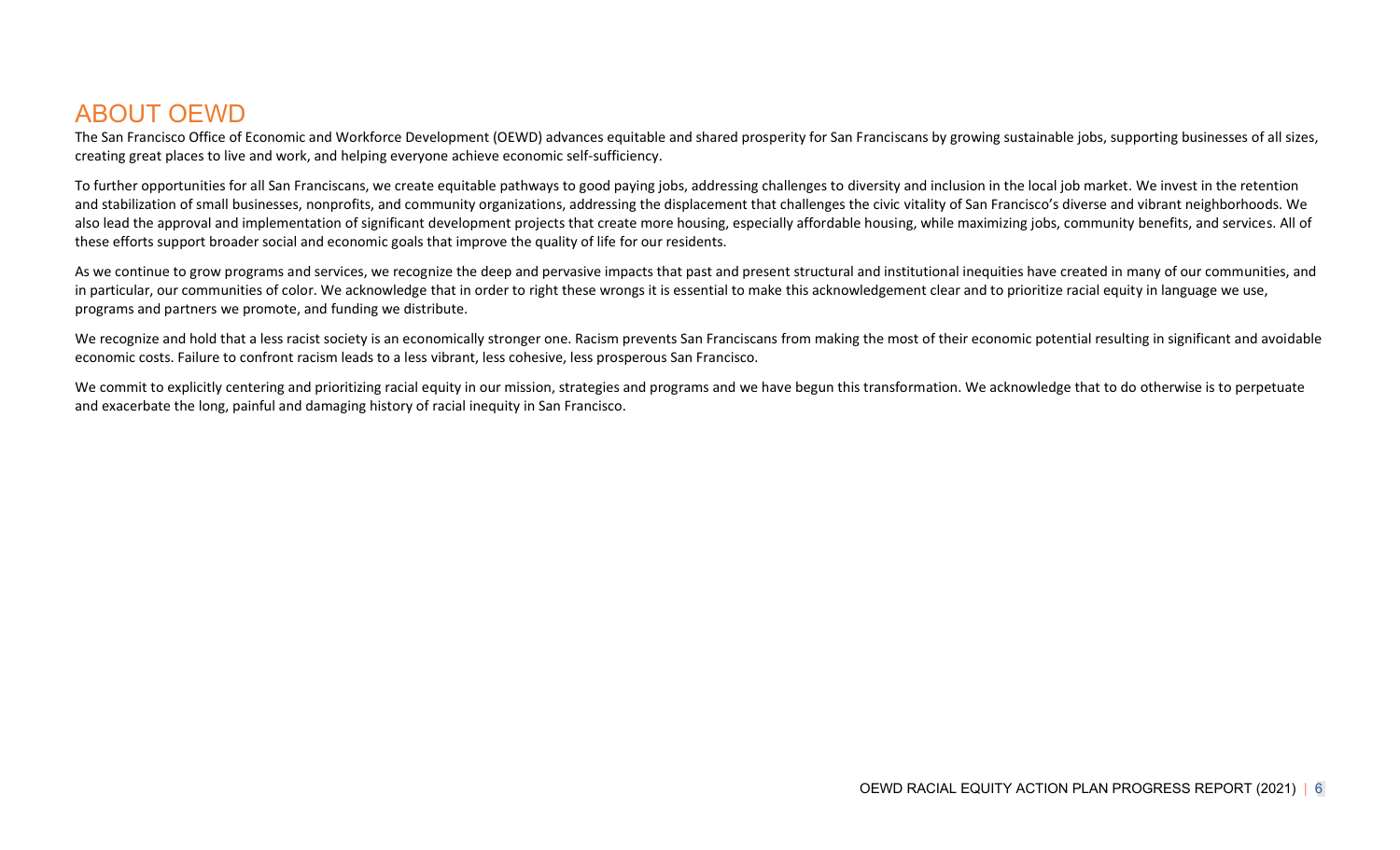# OEWD RACIAL EQUITY WORKING GROUP

In 2017, OEWD made a formal commitment to racial equity by partnering with the Government Alliance on Race and Equity (GARE), a national network of local and regional governments across the country dedicated to uncovering and addressing racial disparities in governmental policies and institutions to advance opportunities for all. Led by the San Francisco Human Rights Commission (HRC), San Francisco GARE participants are government agencies and community organizations that participate in annual cohorts to learn and collaborate on ways to operationalize racial equity. Over three years of participation in the GARE program, OEWD staff engaged in normalizing conversations, participated in racial equity and implicit bias trainings, and developed strategies to dismantle structural and institutional racism within local government.

In 2020, OEWD began building staff and leadership infrastructure to uncover and address inequities within OEWD and to help guide development of the RE Action Plan. The OEWD Director at that time, Joaquín Torres, recommended formation of the OEWD Racial Equity Working Group ("Working Group"), composed of thirty (30) division leads across leadership and staff levels serving as racial equity anchors within the organization. The Working Group is led by five members of the department, four of whom were formally trained by the GARE and HRC from 2017 through 2020 ("OEWD CORE Team").

The Working Group formed seven sub-committees on special topics, including Procurement and Grantmaking, Community and Public Engagement, Benchmarking and Accountability, Internal Workforce Development and Human Resources, Policy Boards and Commissions, Communications and Staffing, and Internal Racial Equity Training. All Working Group members sit on a Sub-Committee which aligns with their subject matter expertise and interest. Additional members of Sub-Committees are staff and leadership who have been nominated by members of the Working Group.

#### **Racial Equity Leads**

- Tajuana Gray, Contract Compliance Officer, [tajuana.gray@sfgov.org](mailto:tajuana.gray@sfgov.org)
- Marissa Bloom, Director of Contracts and Grants, [marissa.bloom@sfgov.org](mailto:marissa.bloom@sfgov.org)
- Jennifer Hand, Sr. Community Development Specialist, [jennifer.hand@sfgov.org](mailto:jennifer.hand@sfgov.org)
- Andrew Abou Jaoude, Sr. Community Development Specialist II, [andrew.aboujaoude@sfgov.org](mailto:andrew.aboujaoude@sfgov.org)
- Susan Ma, Project Manager, [susan.ma@sfgov.org](mailto:susan.ma@sfgov.org)
- Crezia Tano, Chief Operating Officer, [crezia.tano@sfgov.org](mailto:crezia.tano@sfgov.org)

#### **Racial Equity Working Group**

- Armina Brown, Executive Assistant to Director of CityBuild and Office Manager, [armina.brown@sfgov.org](mailto:armina.brown@sfgov.org)
- Benson Tran, Communications Specialist, [benson.tran@sfgov.org](mailto:benson.tran@sfgov.org)
- Darcy Bender, Project Manager, [darcy.bender@sfgov.org](mailto:darcy.bender@sfgov.org)
- Gloria Chan, Director of Communications, [gloria.chan@sfgov.org](mailto:gloria.chan@sfgov.org)
- John Francis, Project Manager, Joint Development, [john.francis@sfgov.org](mailto:john.francis@sfgov.org)
- Glenn Eagleson, Sr. Workforce Policy Analyst, glenn.eagleson@sfgov.org
- Iris Rollins, Executive Assistant to the Director of Workforce, iris.rollins@sfgov.org
- Jerry Trotter, Sr. Community Development Specialist, [jerry.trotter@sfgov.org](mailto:jerry.trotter@sfgov.org)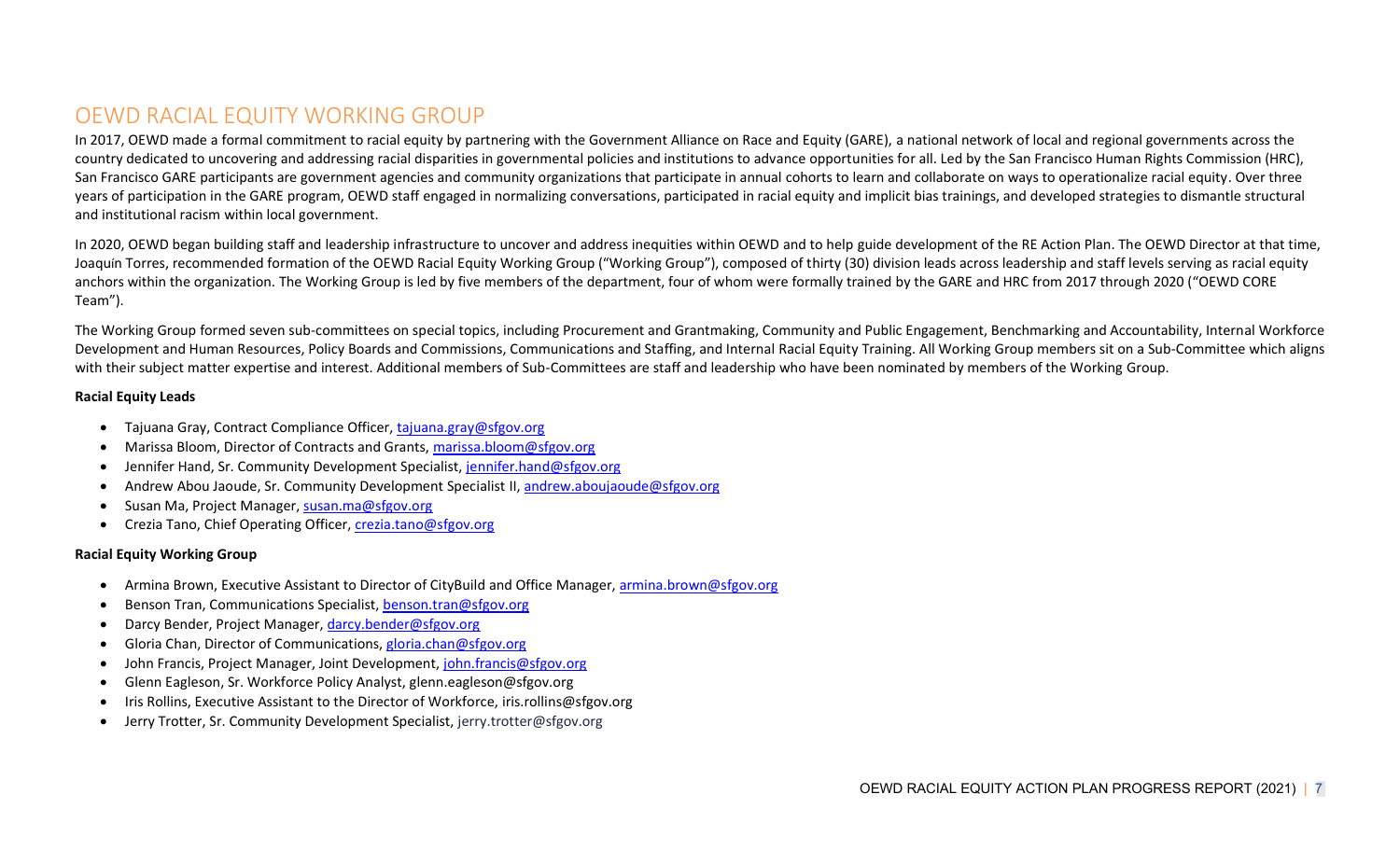- Kerry Birnbach, Small Business Commission Secretary, kerry.birnbach@sfgov.org
- Kristen Erbst, Human Resources Analyst, [kristen.erbst@sfgov.org](mailto:kristen.erbst@sfgov.org)
- Lana Anthony, Junior Management Assistant to the Executive Director, sharlana.anthony@sfgov.org
- Lex Leifheit, Senior Business Development Manager, Business Development Division, [lex.leifheit@sfgov.org](mailto:lex.leifheit@sfgov.org)
- Lisa Pagan, Director of Policy & Planning[, lisa.pagan@sfgov.org](mailto:lisa.pagan@sfgov.org)
- Maggie Matson, Housing Delivery Analyst, [margaret.mattson@sfgov.org](mailto:margaret.mattson@sfgov.org)
- Manijeh Fata, Interim Executive Director, FilmSF, [manijeh.fata@sfgov.org](mailto:manijeh.fata@sfgov.org)
- Marianne Thompson, Communications Project Manager, [marianne.thompson@sfgov.org](mailto:marianne.thompson@sfgov.org)
- Mark Hogains, Senior Management Assistant, Workforce[, mark.hogains@sfgov.org](mailto:mark.hogains@sfgov.org)
- Miguel Velasco, Sr. Community Development Specialist, [miguel.a.velasco@sfgov.org](mailto:miguel.a.velasco@sfgov.org)
- Montana Cruz, Senior Management Assistant to the Executive Director, montana.cruz@sfgov.org
- Philip Wong, Project Manager, Joint Development, [philip.wong@sfgov.org](mailto:philip.wong@sfgov.org)
- Ren Floyd-Rodriguez, Senior Program Specialist , Workforce, [ren.floyd-rodriguez@sfgov.org](mailto:ren.floyd-rodriguez@sfgov.org)
- Veronica Garcia, Sr. Community Development Specialist, [veronica.garcia@sfgov.org](mailto:veronica.garcia@sfgov.org)
- Zefania Preza, FilmSF Manager, [zefania.preza@sfgov.org](mailto:zefania.preza@sfgov.org)
- Jennifer Salerno, Sr. Community Development Specialist, jennifer.salerno@sfgov.org

#### **Racial Equity Department Alum**

- Joaquín Torres, OEWD Director
- Amabel Akwa-Asare, Director of Strategic Initiatives
- Juan Carlos Cancino, Director of Special Projects
- Alex Jones, Project Assistant
- Bryan Quevedo, Policy & Program Analyst
- Charles MacNulty, Data and Performance Manager
- Dominica Donovan, Senior Administrative Analyst
- Kevin Lo, Business Development Intern
- Krysti Specht, Sr. Workforce Development Specialist
- May Liang, FilmSF Coordinator
- Ryan Briscoe Young, Policy Analyst
- Tabitha Tapia, Sr. Administrative Analyst
- Regina Dick-Endrizzi, Director, Office of Small Business
- Rhea Aguinaldo, Assistant Project Manager
- Susannah Greason Robbins, Executive Director, Film SF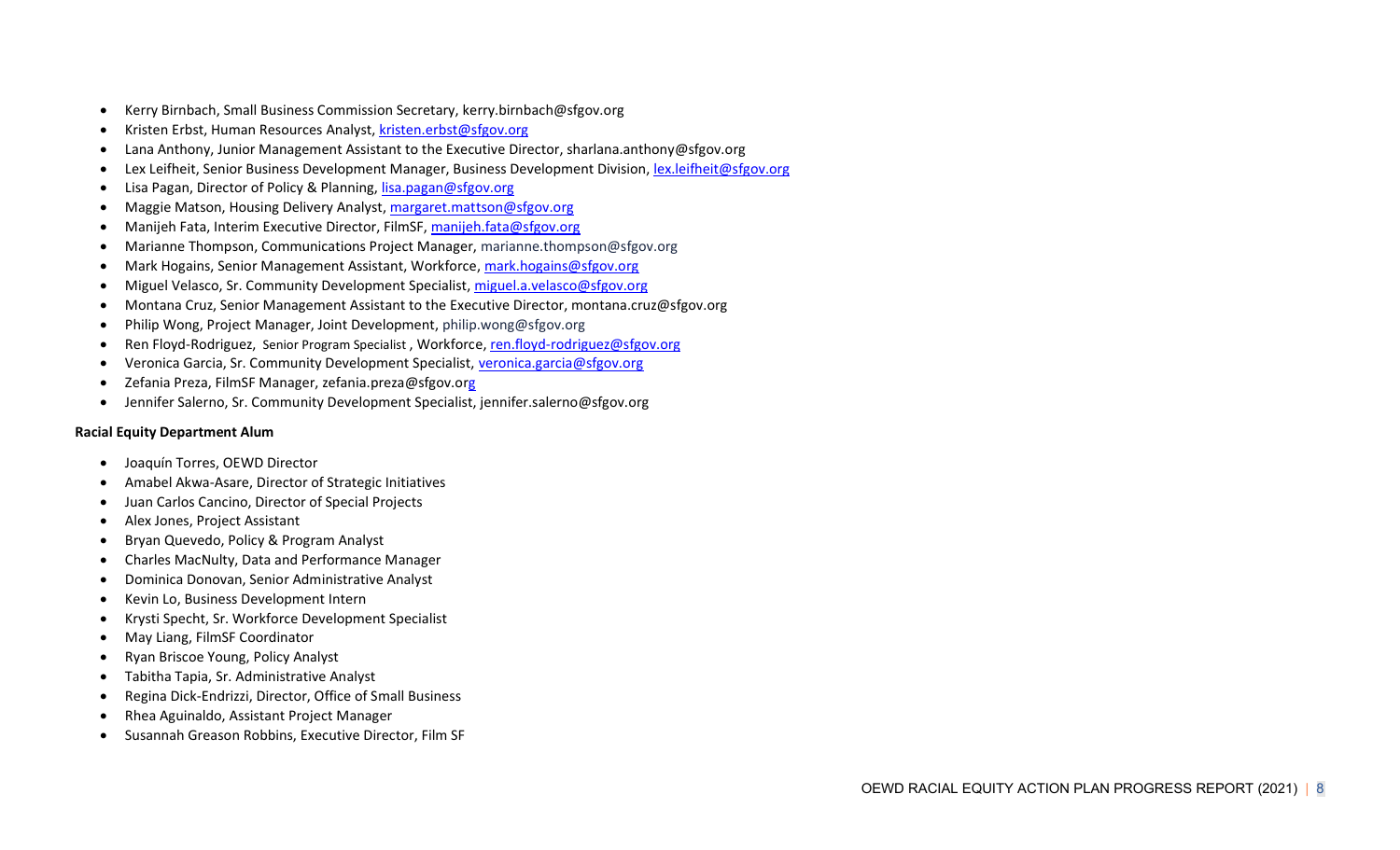OEWD RACIAL EQUITY ACTION PLAN PROGRESS REPORT (2021) | 9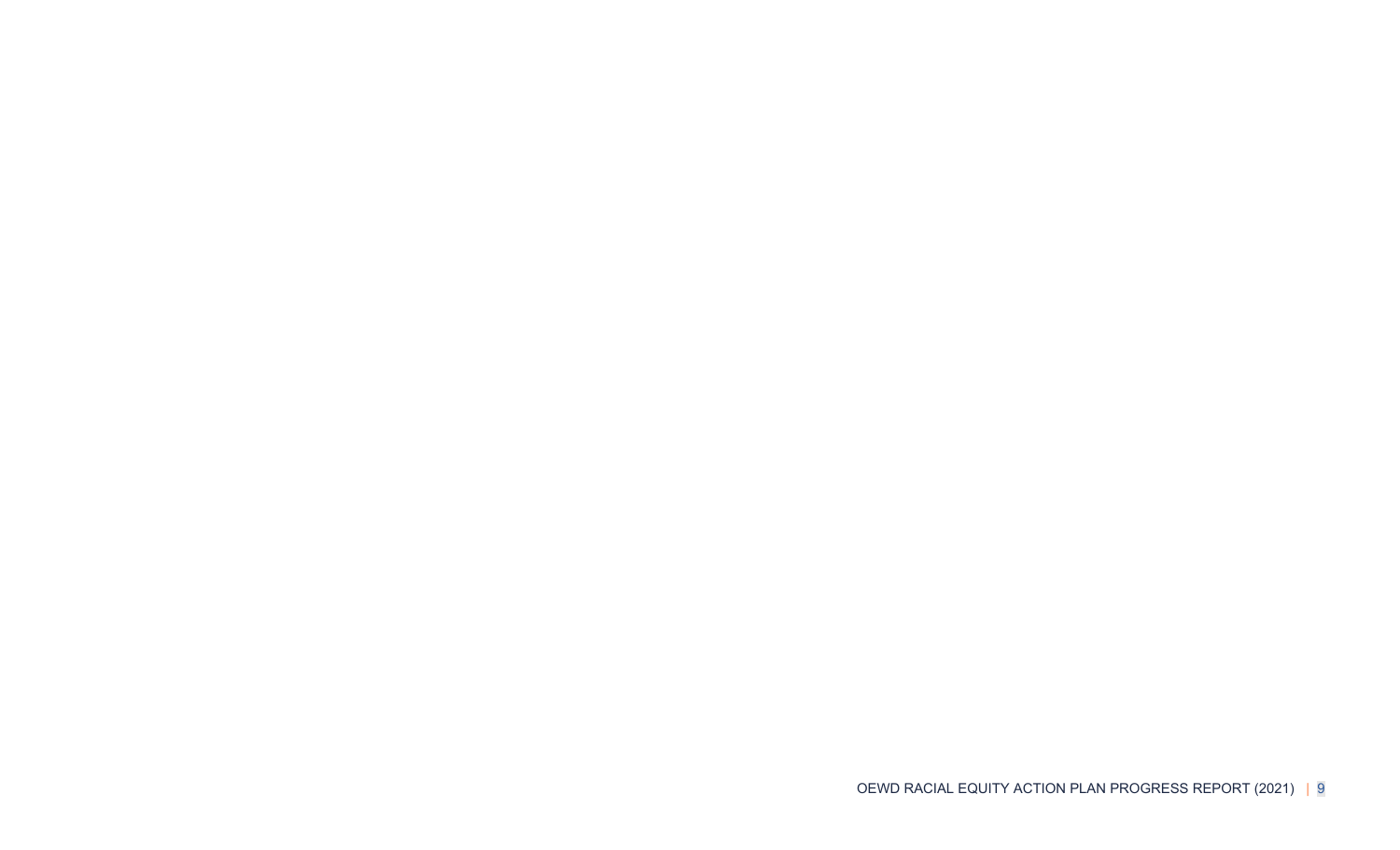# RESPONSE TO ORE EVALUATION

The Office of Racial Equity (ORE) provided Citywide and departmental evaluations for the City's Racial Equity Action Plans. The evaluation had several guiding principles and established the four-pronged evaluation framework.

ORE's Evaluation Guiding Principles:

- Transformational work is ongoing and on a continuum of change. There is no "A+" "done" or "best" rating for this type of work.
- Plans and actions need to lead with race because we all live in a white supremacy culture. Implementation of these plans also needs to continually identify and name characteristics such as perfectionism, sense of urgency that protects status quo, and defensiveness, which will undermine advancing racial equity.
- An evaluation sets standards and expectations for transformation. The purpose of the ORE evaluation is to provide input that results in stronger plans and yields better outcomes.
- A plan is only a blueprint. Only department leadership and employees can ground truth and know what is possible within their own plan.
- ORE encourages a learning mindset for this evaluation feedback. ORE will both name areas for improvement and lift up what works.

ORE's Evaluation Framework:

- Spirit. Authenticity, transparency, and a willingness to acknowledge racial injustice in the department's area of work and organization.
- Data. Use of qualitative and quantitative information to inform goals and actions. This also includes principles and practices for ensuring high-quality data.
- Roadmap. Operationalization of goals and actions, such as implementation steps, resources, timelines, risk management, and contingencies.
- Transformation. Actions that lean into the department's locus of control to shift power paradigms, drive individual and institutional self-examination, and center humanity.

OEWD received its evaluation on December 14, 2021 (*Appendix A ORE Phase I Evaluation*), which was after the content for this annual update had been compiled by over 50 members of the WORKING GROUP and after the release and closing of its annual staff racial equity survey which had nearly 70 OEWD staff responses. Where possible, OEWD has incorporated the evaluation into reflections for the 2021 Annual Update, and OEWD has developed responsive policies to improve processes for the future.

In the spirit of transparency and government accountability, the revised RE ACTION PLAN (*Appendix B OEWD Racial Equity Action Plan v.2*) includes track changes for this annual update. The RE ACTION PLAN v.2 is published on the OEWD website without tracked changes.

#### **SPIRIT**

The plan states: "Government has played a critical role in creating and perpetuating negative outcomes and disparate impacts for BIPOC. We acknowledge that OEWD, as part of this governmental *ecosystem, has contributed to racial inequity in San Francisco and that, to right these wrongs, it is essential to make this acknowledgement clear and to prioritize racial equity in the language we use, programs and partners we promote, and funding we distribute." Beyond this, however, the plan does not further discuss racial injustice in its programs, services, or department. Additional context*  around this would have helped to ground the plan. Any plan to address racial equity must be grounded in truth and genuineness. In order to solve a problem, we must understand how we got there in the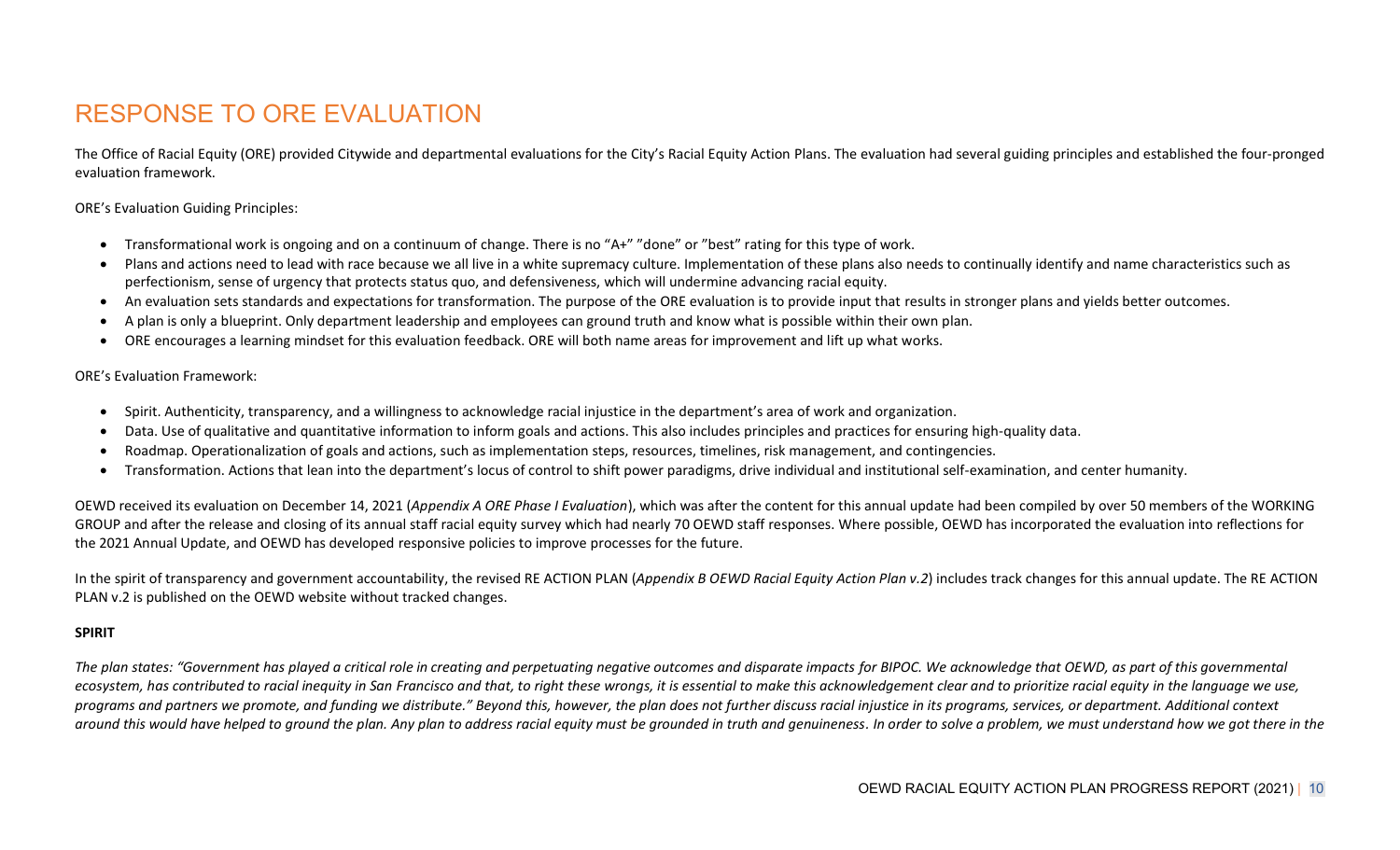first place. The department should demonstrate a clear understanding of how racial injustice is created within its sector of work, as well as within its organization. These are not yet fully acknowledged in *the narrative. In the words of James Baldwin: "Not everything that is faced can be changed, but nothing can be changed until it is faced."*

A core motto of the Racial Equity Working Group is "You need to know where you have been to know where you're going." In 2004, OEWD was formed under the Mayor's Office to support traditional economic development work, which purports to create wealth for communities through targeted economic investment. In the 15 years since the Great Recession, theory and policy around economic development, workforce development, and community benefit work has changed significantly as gains from the economic recovery across the U.S. were unevenly distributed, and income inequality in the Bay Area increased beyond expectation. Updated theory and policy shift power and decision-making to communities that were negatively impacted by previous community development work.

To that end, the Racial Equity Working Group attempted to establish a shared understanding of the department and its programs and policies by conducting ethnographic interviews with the longestserving OEWD staff—nearly all of whom are BIPOC—in order to understand the sociohistorical context of the department's work in communities of color. Discussion of OEWD's early days was validated through legislative history, and early programs and policies were matched against legislative documents or outcomes data, where available. Through these interviews and data analysis,

OEWD recognized that core stakeholders—whether community-based or department staff—often have opposing views of the same programs, policies, practices, and outcomes. OEWD serves many business, labor, and community stakeholders, and so benefits for one community may not benefit all communities, but may improve the economic outcomes of the City on the whole. For example, according to the California Employment Development Department, San Francisco County had a historically-unprecedented unemployment rate of 2.1% before the COVID-19 pandemic; however, data analysis using the U.S. American Community Survey demonstrates that the unemployment rate for Black and African American residents and Native American and American Indian residents was three times the average City unemployment rate during the same period. While OEWD's interventions to catalyze business growth, neighborhood-based investment, entrepreneurship, and placement in employment aim to benefit communities and individuals with the highest need and despite the years prior to COVID with low unemployment rates across the City, OEWD's programs have no realized changes in unemployment rates and other outcomes for all San Francisco communities equitably.

Though the Racial Equity Working Group conducted these initial interviews, OEWD's Impact Policy & communications Team intends to undertake an impact evaluation and historic context analysis including reviewing third-party data and written materials with a third-party consultant in the racial justice and strategic planning field in order to critically explore the impact of policies and programs on different communities in San Francisco. This commitment is identified here in this document, and again in the updated OEWD RE ACTION PLAN v. 2 located in *Appendix B*.

Outside of the OEWD RE Action Plan, OEWD embodied the spirit of racial equity in its grantmaking, programming, and talent development initiatives.

As a government grantor which funds external providers, OEWD largely contracts its budget to neighborhood-based services at BIPOC-led or -serving organizations. In addition to existing investments, OEWD also administered over \$10 million in Dream Keeper grantees to Black-led community-based organizations, approximately \$3.9 million in Economic Development and \$6.8 million in Workforce Development. Use of the flexible Dream Keeper Initiative funding established multiple program manager positions in the department, in order to provide culturally humble oversight of dollars meant to provide economic intervention in service of eradicating anti-Black racism and to diversify the department's workforce. The recruitment, hiring, and retention process for Dream Keeper Initiative and other new hires provided an opportunity to model RE ACTION PLAN goals to support BIPOC employees.

In response to the COVID-19 pandemic, OEWD funded over \$6.4 million investments in COVID-19 Resource Hubs which supported COVID-response efforts at community resource hubs in the Mission, Bayview, and Excelsior neighborhoods. The City also created its first zero interest loan program, the San Francisco Hardship Emergency Loan Program (SF HELP). SF HELP has now funded more than \$12 million in loans and programming for businesses citywide. San Francisco successfully delivered over \$4 million in grants and loans to Asian-Pacific Islander (API) businesses citywide and created the Latino Small Business Fund focused on providing similar support to Latino-serving small businesses. OEWD also established the African American Small Business Revolving Loan Fund to support microenterprises and small businesses historically underserved by private banks and other traditional sources of financing. AARLF funds have been prioritized for long-standing San Francisco Black-owned and Black-serving businesses, especially those businesses most impacted by COVID-19 including those whose operations have been severely limited since the Stay-at-Home Order was issued in March 2020,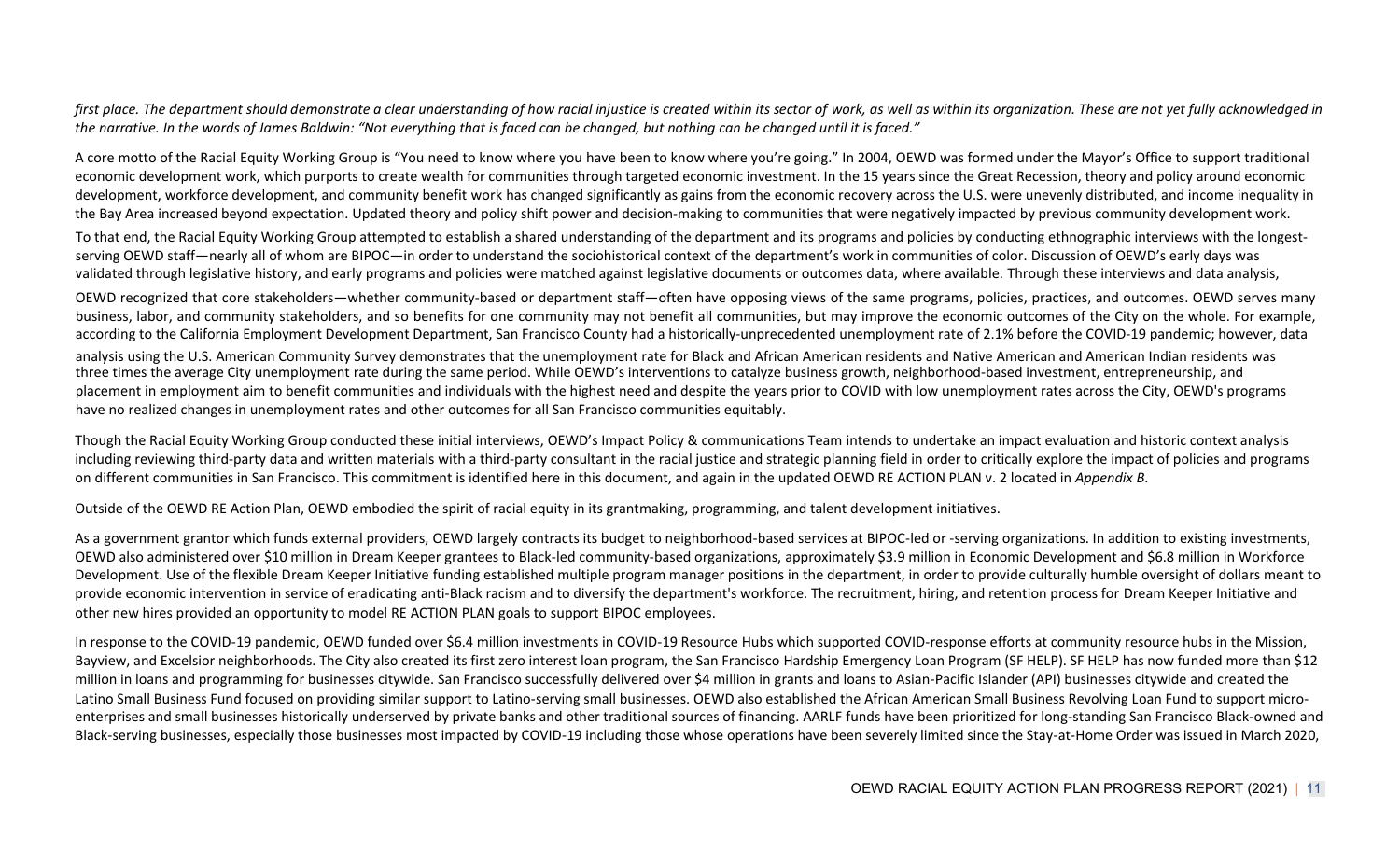such as hair salons, barber shops and other personal services, gyms and personal fitness. Funds can be used to pay for rent, payroll, equipment and machinery, inventory, furniture and fixtures, tenant improvements, and COVID-19 related expenses including marketing and improving online presence and reopening costs. In February 2022, all outstanding balances from that program were forgiven in order to support small business development and generational wealth building.

## **DATA**

*The plan provides minimal quantitative data about its workforce. While the data is disaggregated by race and gender, the analysis lacks an intersectional approach when discussing and comparing key data indicators such as pay, employment type, and classifications. The department should prioritize completing an intersectional analysis of its workforce and ensure that the implementation steps in the plan are updated to address the causes of specific disparities. Additionally, in order to have a better understanding of current workforce inequities, the department should use specific racial identities in its data analysis instead of generalizing across all BIPOC groups.*

Per the City and County of San Francisco's [Citywide Workforce Demographics](https://sfdhr.org/citywide-workforce-demographics), OEWD had 129 staff in 2021 and 136 staff in 2020. Disaggregated analysis of staff across race (7 characteristics), gender (3 characteristics), and classification (14 characteristics) produces identifiable data under the rule of 11, even when characteristics are collapsed. OEWD did not include these identifiable, disaggregated data in the Racial Equity Action Plan, but it did include discussion of the data, including that the average salary for White employees is higher than for BIPOC employees, the average salary for male employees is higher than for female employees, there is lower representation of BIPOC employees in promotive classes, and there is lower representation of Black and Hispanic employees in permanent civil service positions and higher representation in temporary or permanent exempt classifications. Further discussion is in *Appendix E Workforce Data Summary.*

While the OEWD RE ACTION PLAN does not include identifiable, disaggregated data, the internally available data was leveraged to produce verifiable changes to HR hiring and staffing practices, including diversifying interview panels, asking equity expertise question sets during the interview process, substituting experience for education in minimum qualification assessment, and promoting opportunities with BIPOC community groups. OEWD participated in the Human Rights Commission's Dream Keeper Initiative to build a pipeline for BIPOC employees to permanent City employment.

*The plan summarizes results from a department racial equity survey in 2020. The department sent the survey to all 124 employees and 89 people participated - a 72% completion rate. The analysis was*  not race-centered or intersectional in its approach. The survey results are not consistently disaggregated by race, and not at all disaggregated by gender, classification, or employment type. The *department needs to gather robust and meaningful qualitative data from employees. As with the quantitative data, the department should disaggregate this data in more intersectional ways to inform the implementation steps.*

At the request of BIPOC staff and members of the Racial Equity Working Group, the OEWD Annual Racial Equity Staff Survey was confidential and anonymized because of concern of retaliation. Employees were also given the opportunity to provide a qualitative interview instead of participate in the survey, if they felt discomfort in answering a survey. At the request of BIPOC staff, results were not consistently disaggregated by race and ethnicity in order to protect identifiable information and to not sow discord among different communities in the department.

ORE indicates in its guiding principles that leadership and employees must ground the truth and know what's possible in the plan. The Racial Equity Working Group strives for cultural humility and recognizes staff trauma and vulnerability in answering questions about their workplace experience, either from negative experiences at OEWD, at other departments, or in previous work experience. The Annual Racial Equity Staff Survey included in Appendix C discusses results by race and ethnicity, but it does not meet the level of detail suggested in ORE's feedback.

*The plan should state what data will be used to create metrics and dashboards to measure performance and support decision-making on an ongoing basis. The implementation steps should also note processes that will be used to maintain, secure, analyze, and share quantitative and qualitative data.*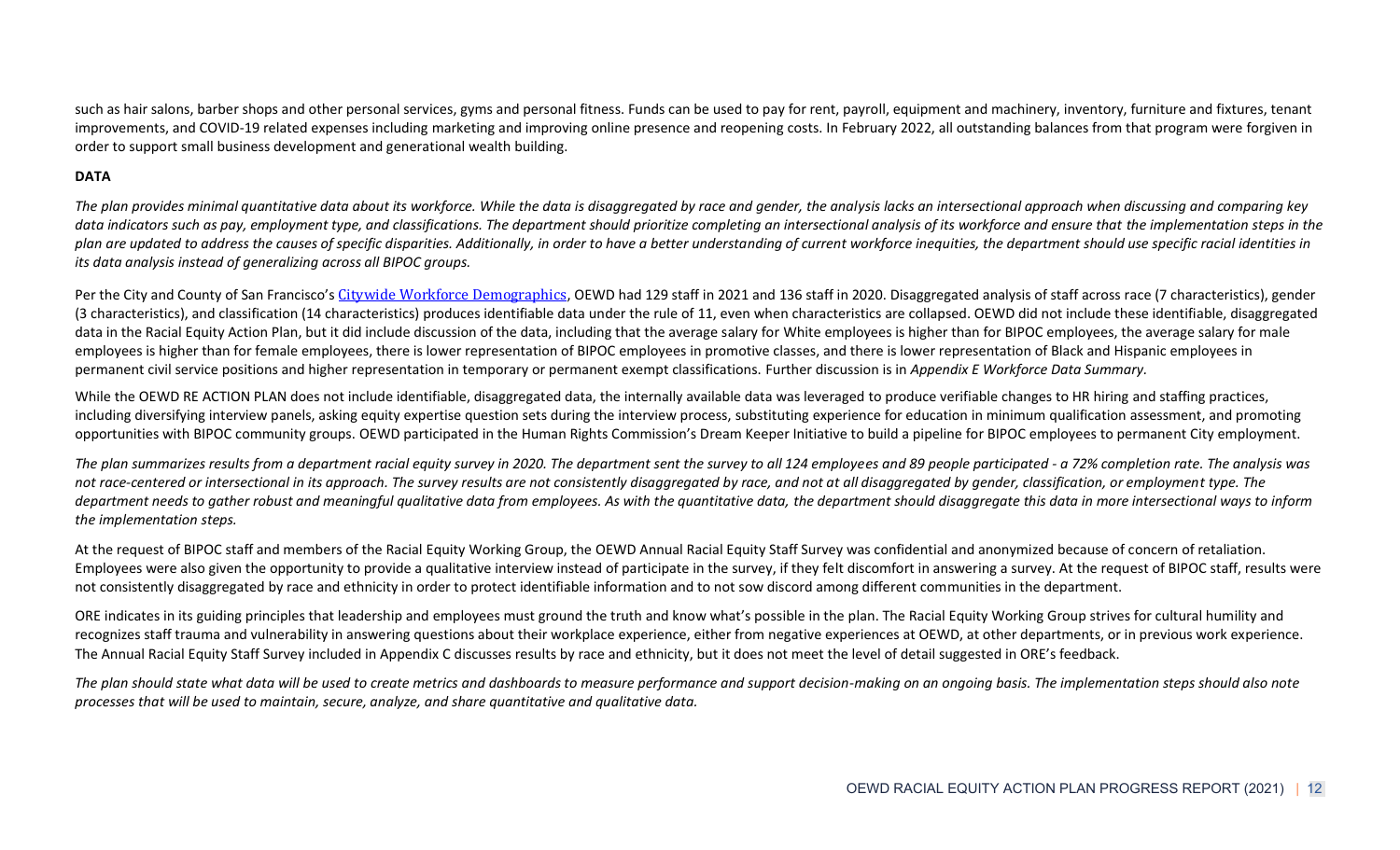OEWD plans to use the data indicators required in the RE ACTION PLAN and has added discussion of implementation to the RE ACTION PLAN v. 2 update regarding maintaining, securing, analyzing, and sharing quantitative and qualitative data. OEWD has not established benchmarks for progress, and this is a priority for the Racial Equity Working Group and its Benchmarking and Accountability Sub-Committee in 2022.

#### **ROADMAP**

*The plan includes goals for each section that are relevant to the department. The goals were identified by staff through a collaborative process documented in an appendix. The department should also set goals that are specific to racial disparities within the department and that are measurable and baselined against existing data. Without specific and measurable goals, it will be difficult to assess progress.*

OEWD plans to use the data indicators laid out in the RE ACTION PLAN template and has added discussion of implementation to maintain, secure, analyze, and share quantitative and qualitative data to the updated OEWD RE ACTION PLAN included in *Appendix A.* OEWD has not established benchmarks for progress, and this is a priority for the Racial Equity Working Group in 2022.

*All of the actions in the template are included in the plan. The department added actions around paying bilingual employees for translation and re-authorizing the Workforce Community Advisory Committee. In some sections, the plan identifies specific processes and tools it will use to implement each action. In others, though, the implementation steps are broad. For instance, one implementation step states that the department will "continuously share [the] Action Plan, or specific actions, to each unit for feedback and upkeep annually or as needed." To increase transparency and accessibility, it*  would be helpful to include details around when and how this will happen. The plan should describe how information that is used to implement each action will be shared and validated with staff who *are most likely to be affected by decisions.*

The Racial Equity Working Group holds monthly meetings to share progress on all parts of the RE ACTION PLAN and sub-committee progress across approximately 30 members of staff. The Racial Equity Working Group hosts at-least semi-annual small group and unit presentations to share progress and solicit feedback from staff outside of the WORKING GROUP (*Appendix D OEWD RE ACTION PLAN Annual Report Presentation*). The WORKING GROUP uses an open digital document to encourage all members to make ongoing updates to the RE ACTION PLAN, and the WORKING GROUP formalizes updates to the RE ACTION PLAN semi-annually (July, January) internally and once a year externally (February).

*The plan shows the number of months required to complete each action is listed in the plan. However, no start or end dates are included. Every action in the plan should have a clear and timely start and end date. The plan names teams that are responsible for each action. However, often multiple teams are listed. The teams are also very broad - for instance, one action states that "BIPOC staff" will serve as the lead. The plan should clarify who is accountable for final decisions on each action as well as who will be called on to provide support. The resources for each action are not consistently*  estimated in the plan. For some actions, the specific teams that will be involved are listed as resources, while for others, the only resource identified is "staff time." A few material resources, such as *project management software, training, and online platforms, are included in the plan, but not for all actions. Overall, the number of staff hours and budget amounts needed are not estimated, and it is*  not clear which resources are available or yet to be secured. The resources for each action, such as staff and budget, should be scoped in further detail. It is important to ensure that staff who are named *in the plan as responsible are actually equipped with the resources and decision-making authority to successfully make change. Lastly, consider adding risk mitigation or contingencies to the plan. Plan implementation could include steps for monitoring, avoiding, or mitigating identified and potential risks and unexpected issues that may arise from addressing racial inequities within the department.*  For instance, besides resource and schedule needs, this may need to involve accounting for people's internal motivations, understanding external sociopolitical movements, and socializing new ideas and *processes.*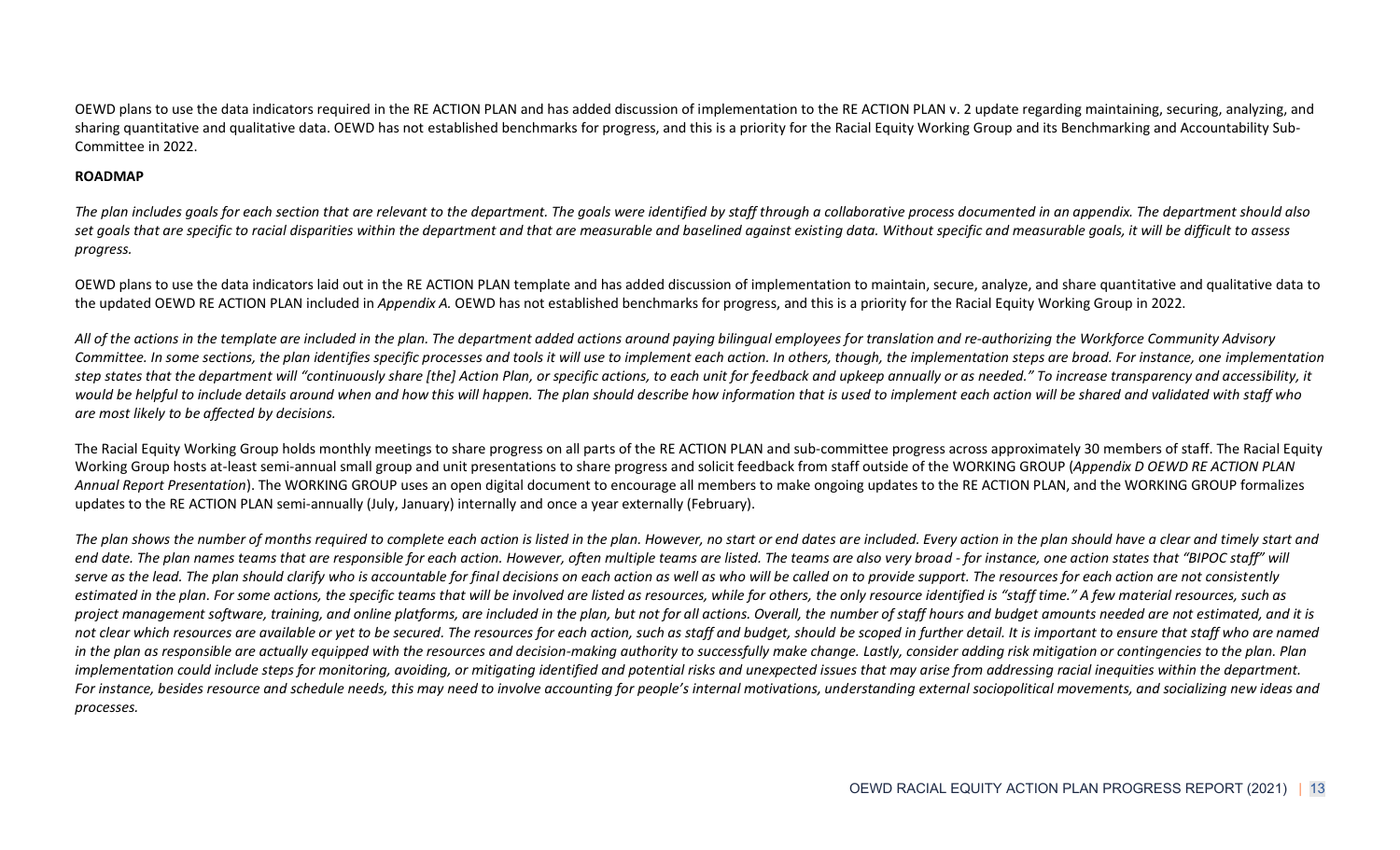Feedback around effective project management principles, including specific timelines and resources, has been resolved in the latest version of the RE ACTION PLAN attached to this progress report. The number of staff hours and budget amounts are not estimated; however, OEWD established task profiles for all members of the WORKING GROUP and sub-committees to track staff hours towards this project. Members of the Core Racial Equity team that are responsible for convening and staffing the WORKING GROUP register up to 10 hours per week. Members of the WORKING GROUP register up to 4 hours per week. Members of the sub-committees register up to 2 hours per week. Bolstered by data, the WORKING GROUP was able to advocate for additional staff classifications and for additional protected time for WORKING GROUP members.

As a consideration that this work requires specific subject matter expertise which cannot be contained in a single person, and guided by principles of community organizing and decentralized decisionmaking, the WORKING GROUP uses a sub-committee structure to hold itself and the department accountable for results and to build capacity for the work. Each sub-committee has been assigned multiple actions in the RE ACTION PLAN, and each sub-committee is responsible for the delivery of those actions, regardless of staffing changes or capacity concerns.

#### **TRANSFORMATION**

*Ultimately, the purpose of racial equity work is to move our City towards Transformation. While this was not an individual section of the Racial Equity Action Plan template, we offer these additional*  reflections to inform your department's continued work: The plan includes some creative actions, such as "intraoffice working groups focused on deconstructing racial traumas within government processes." Overall, however, the plan does not identify specific racial inequities to be addressed, and the implementation steps do not name or center issues facing BIPOC employees. Every aspect of *making BIPOC employees "net better off" in the workplace should be addressed in tangible ways in the plan: financially; emotionally and mentally; relationally; physically; and purposefully. Every employee is a person, not only a worker. Throughout the plan, the department delegates several important actions and decisions to the Department of Human Resources without describing how employees will be involved. The department should reflect on how to shift internal decision-making structures to repair trust and empower BIPOC employees. It requires both intention and commitment to change the harmful and unequal distribution of power in our status quo systems. The people closest to the pain should be closest to the power, as they have the knowledge and expertise that is required to address the department's racial equity challenges.*

Through the Racial Equity Working Group and its sub-committees, OEWD integrated the principles reflected in this feedback, especially around empowering BIPOC employees, shifting internal decisionmaking structures to repair trust and empower BIPOC employees, and making people closest to the pain closest to the power. Department leadership—many of whom are former community organizers—expressed the desire for RE ACTION PLAN strategy and implementation to be a ground-up, staff-led effort in order to build organizational capacity and empower staff for long-term system change. Consequently, the WORKING GROUP is composed of predominantly BIPOC employees across all divisions of the organization, with representation from staff and leadership. In terms of proximity to power, WORKING GROUP Division leads provide regular progress updates to Division leadership, and the WORKING GROUP provides regular progress updates to the OEWD Executive Director. In terms of solutions-focused engagement, all WORKING GROUP members participate in strategy and decision-making for moving this body of work through the organization, and subcommittees are responsible for leading specific actions and advising on workplace needs in small group settings.

Systems change-making work is inherently transformational. Members of the WORKING GROUP—which is predominantly BIPOC employees—report improved attachment to the workplace, better relationships with colleagues, and liberation at work due to their participation in the racial equity work. New employees have reported stronger attachment to OEWD, joy for the organization's equity priorities, and enthusiasm for meeting new colleagues and working cross-departmentally. This project is the first initiative OEWD's entire staff has worked on, and it has improved cross-departmental communication and created an organizational culture of learning and humility. The WORKING GROUP regularly brings the whole department together for presentations and workshops, and it has moved divisions and units to center race in meetings or to empower staff to ask critical questions when discussing policies and programs. The organization has also built trust and internal capacity for shared experiences and mission alignment.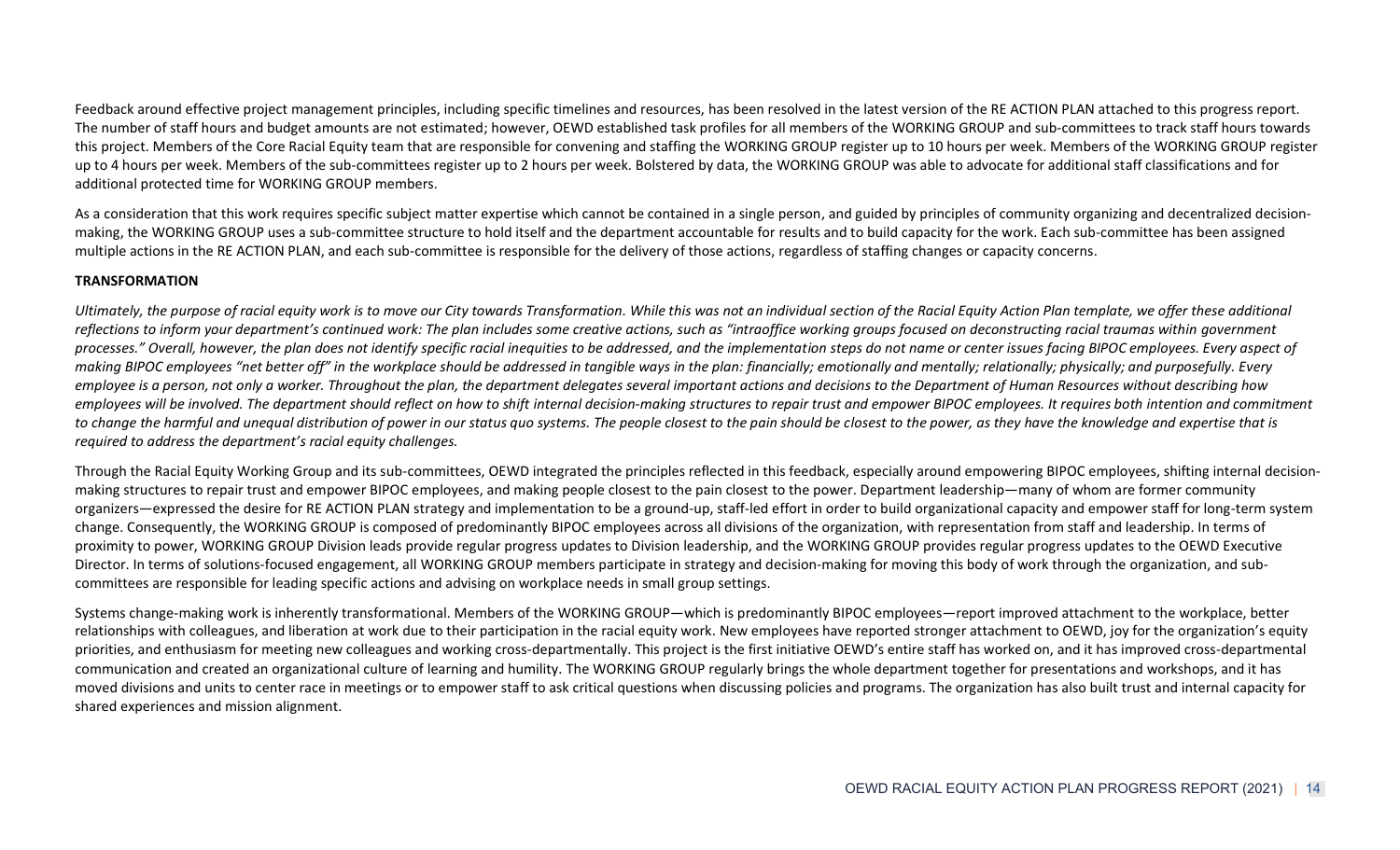But transformation takes time and trust. This first year was an exercise in trust-building and expectation setting. The organization will achieve transformation when the current infrastructure is formally institutionalized and resourced, and when all employees make equity analysis and reflection a daily practice.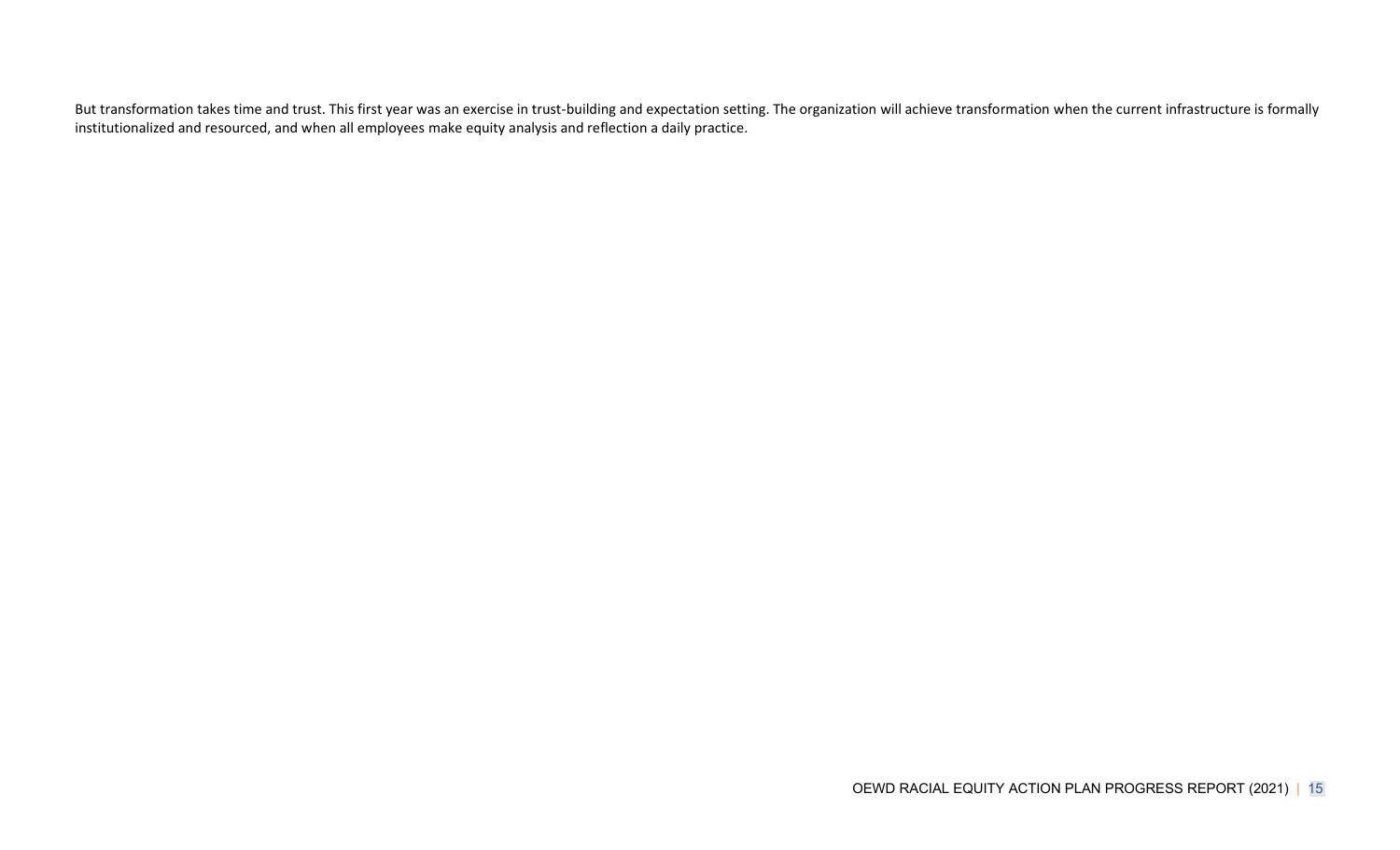# PROGRESS REPORT (2021)

The RE Action Plan template directs City Departments to assess current conditions in seven key focus areas for all employees, particularly for BIPOC employees. The seven key focus areas are: (1) Hiring and Recruitment, (2) Retention and Promotion, (3) Discipline and Separation, (4) Diverse and Equitable Leadership, (5) Mobility and Professional Development, (6) Organizational Culture of Inclusion and Belonging, (7) Boards and Commissions.

This Progress Report section is organized around prompts from the Office of Racial Equity provided in late January 2022. Prompts requested bullet points on the following areas: Goals and Performance Measures, Changes Implemented over the 2021 Calendar Year, and Priority Actions for 2022 calendar year, including opportunities for staff input and decision-making, and how this work will be resourced in 2022. ORE also requested discussion of challenges, which are listed below.

As identified in the RE ACTION PLAN, the WORKING GROUP and its sub-committees are the primary staff responsible for input on nearly all actions. This is accomplished through monthly WORKING GROUP meetings and through bi-weekly sub-committee meetings. As discussed in the above section, RE sub-committees are responsible for leading actions. In lieu of describing each action's staffing, each section below includes the sub-committees assigned to it.

The template for this Progress Report section was provided in late January 2022, which was after OEWD's content for the legislatively-mandated Annual Update had been compiled, OEWD's internal stakeholder engagement had been completed, and WORKING GROUP presentations on the Annual Update had concluded. Please see Appendix D Annual Update Presentations for additional content.

Where possible, OEWD has incorporated the evaluation's feedback into reflections for this Progress Report, and OEWD has developed responsive policies to improve processes for the future.

#### **HIRING AND RECRUITMENT**

GOAL: OEWD actively recruits and hires employees that reflect diversity and the communities impacted by our work. OEWD values the lived experience of applicants and, wherever possible, prioritizes skills-based hiring and eliminates credentials or criteria that are not deemed essential to entry for employment. OEWD proactively partners with and engages traditionally underrepresented communities, individuals, organizations, and/or groups in a way that cultivates and promotes diversity in hiring and recruitment.

**PRIMARY STAFF INPUT:** RE Working Group, HR Sub-Committee, Training Sub-Committee

#### **CHANGES IMPLEMENTED IN 2021:**

- Beginning in February 2021, OEWD's Human Resources Division changed the structure of job descriptions, highlighting important content and simplifying language to broaden accessibility. Job descriptions highlight education substitution language.
- HR coached Hiring Managers on the necessity of educational requirements and alignment of core competencies for a position.
- OEWD successfully piloted the SmartRecruiters hiring management system to standardize job descriptions, provide transparency into the selection process, and begin collecting hiring and recruitment data through an automated job tracking system.
- OEWD implemented several best practices in hiring and recruitment (according to the standards as defined by the DHR-led Diversity Recruitment Workgroup).
- OEWD started to identify and eliminate drop-off and dead-end classifications, with the goal of expanding promotional opportunities for employees.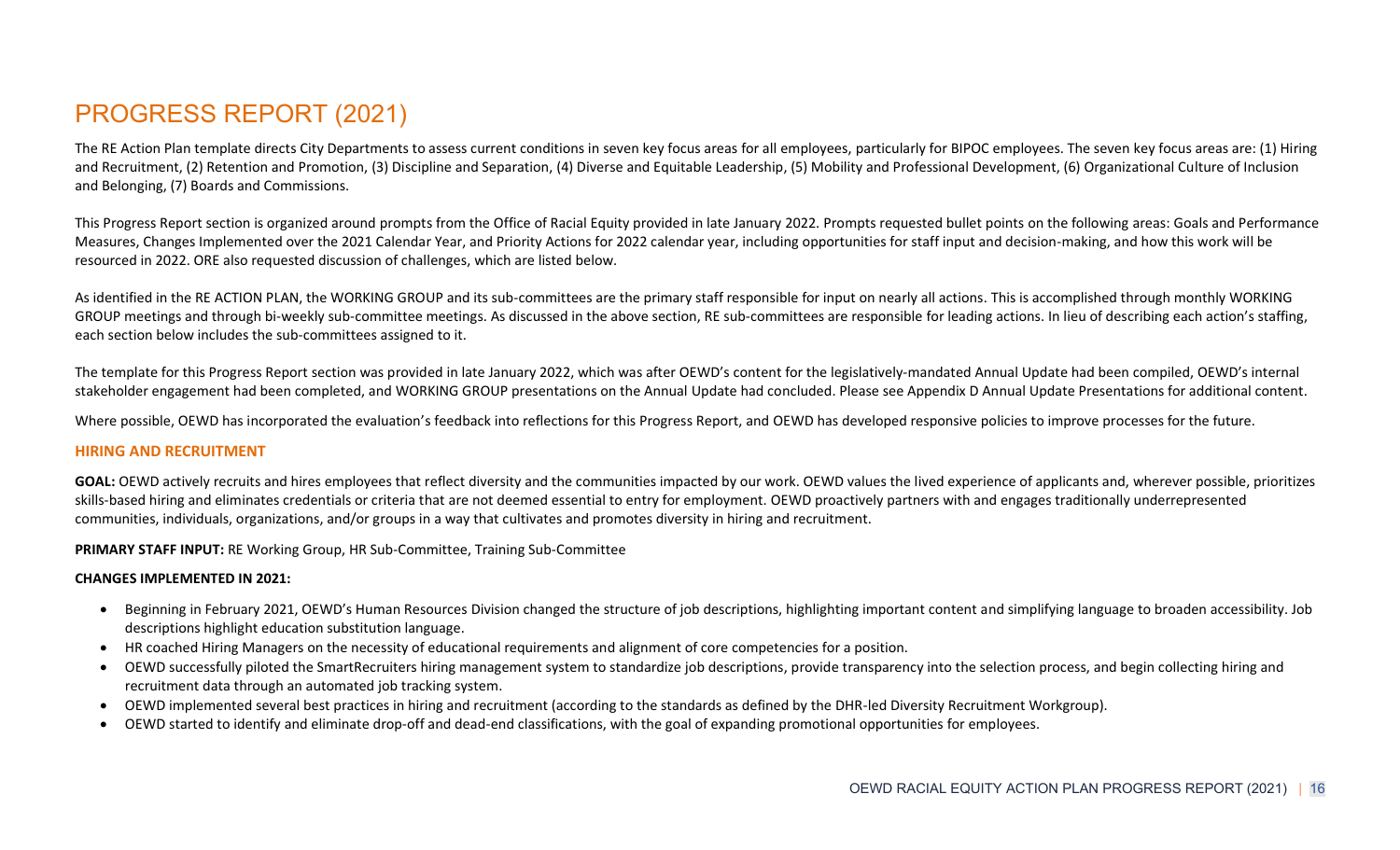• OEWD continued relationship building and coordination with various stakeholders, including Unions, Department of Human Resources, and the Civil Service Commission.

#### **PRIORITY ACTIONS FOR 2022:**

- Create Department-level Policy Document on equitable and inclusive hiring and recruitment best practices document. This document includes a recommendation to provide further transparency and workforce development for existing employees, toward the goal of expanding promotional opportunities for people of color. (In Progress)
- Develop a department-wide comprehensive onboarding process which includes racial equity trainings. (Ongoing)
- Strengthen pipeline programs, including partnerships with Opportunities for All. (Ongoing)
- Ensure equitable compensation for special skills as outlined by unions, MOUs, classifications, and DHR, with priority for ensuring the bilingual pay process is clear and available. (In Progress)

# **CHALLENGES:**

- Hiring-related policies and directives are generally dictated by the Department of Human Resources (DHR) and/or Civil Service Commission, and departments have limited flexibility to set policies that fall outside the bounds of City standards. OEWD will continue to advance changes to our hiring and recruitment practices in all areas where we have discretion.
- OEWD continues to pursue staff positions to support this critical work, and a new Racial Equity Manager (to be hired) will be responsible for coordinating with OEWD HR and, where appropriate, DHR and other stakeholders (unions, Civil Service Commission, etc.) to advance equitable hiring practices.

# **RETENTION AND PROMOTION**

GOAL: OEWD establishes and regularly communicates expectations for retention and promotion of staff, with the goal of eliminating "dead-end" positions. Staff are cross-trained and coached to be highly competitive for internal and external opportunities.

**PRIMARY STAFF INPUT:** RE Working Group, HR Sub-Committee, Training Sub-Committee

## **CHANGES IMPLEMENTED IN 2021:**

- Created Internal Racial Equity Training and Professional Development Sub-Committee to support department professional development, especially in regard to racial equity training, developing meeting facilitation best practices, sharing racial equity resources, and disseminating information to staff.
- Developed a framework for internal and external community engagement so staff can develop strong relationships with community members, including: define the target population by who will be most impacted by the policy, process, or procedure; include target population in planning and implementation on an ongoing basis; initiate feedback loop to keep target population informed; create accessible outreach processes; collect feedback in a culturally humble and accessible manner; and provide context for informed decision-making.
- Implemented semi-annual Performance Plan and Appraisal process, including coaching and training for managers.

#### **PRIORITY ACTIONS FOR 2022:**

- Create Department-level Policy Document on equitable and inclusive retention and promotion best practices document. This document includes a recommendation to provide further transparency and workforce development for existing employees, toward the goal of expanding promotional opportunities for people of color. (In Progress)
- Conduct annual internal reviews and enhancements regarding parity of department benefits, especially for parental leave and procedures related to working parents. (In Progress)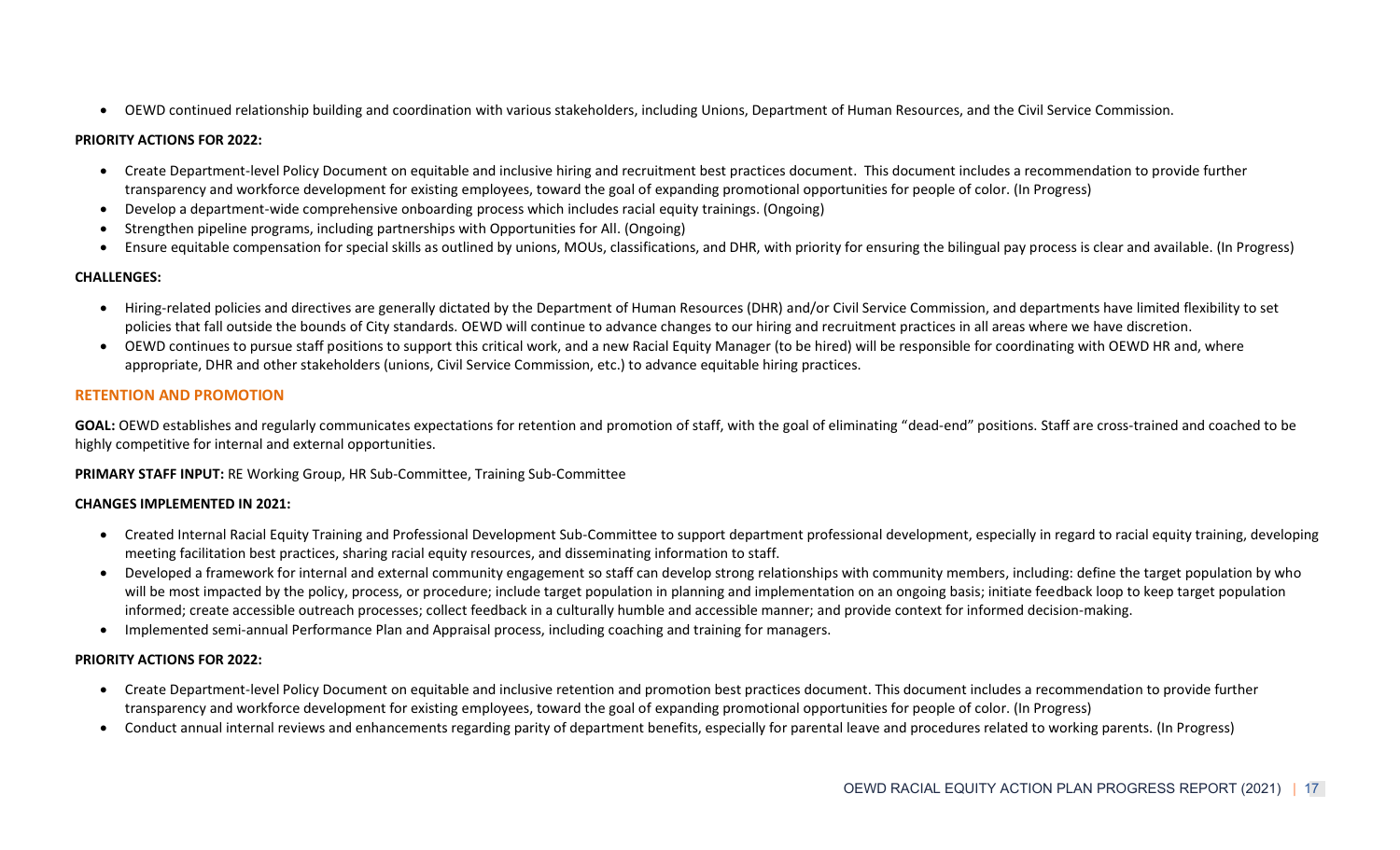- Identify standard factors considered for raises and promotions, and ensure this information is readily available to staff, including through management coaching. (In Progress)
- With DHR, identify and eliminate any drop-off and dead-end classifications. (In Progress)
- Provide leadership coaching on PPARs and alternative dispute resolution. (In Progress)
- Create SharePoint interface to centralize OEWD HR information. (In Progress)

# **CHALLENGES:**

• OEWD continues to pursue staff positions to support this critical work, and a new Racial Equity Manager (to be hired) will be responsible for coordinating with OEWD HR and, where appropriate, DHR and other stakeholders (unions, Civil Service Commission, etc.) to advance equitable retention and promotion practices.

# **DISCIPLINE AND SEPARATION**

GOAL: Managers, staff, and human resources personnel are held accountable to ensuring equitable disciplinary outcomes in the department. Human Resources policies related to discipline and separation are transparent and compassionate, consider the whole person's circumstances, and include mediation as a diversion from discipline where appropriate.

**PRIMARY STAFF INPUT:** RE Working Group, HR Sub-Committee, Training Sub-Committee

# **CHANGES IMPLEMENTED IN 2021:**

- OEWD implemented a modified discipline process by using alternative dispute resolution and continued the current practice of progressive discipline.
- OEWD implemented an annual and regular Performance Plan and Appraisal process, integrating coaching and training, with plans to expand semi-annually.

# **PRIORITY ACTIONS FOR 2022:**

- Establish internal OEWD separation tracking and analyze data annually.
- Create a standardized exit interview process with standard questions and an exit survey that includes questions about experienced biases during employment term.

# **CHALLENGES:**

- OEWD continues to pursue staff positions to support this critical work, and a new Racial Equity Manager (to be hired) will be responsible for coordinating with OEWD HR and, where appropriate, DHR and other stakeholders (unions, Civil Service Commission, etc.) to advance equitable discipline and separation practices.
- Lack of formal, routinized schedule for timely completion of PPARs impacts regular completion across the department.
- Financial and or technological challenges with centralized HR SharePoint site impacts transparency in HR.

# **DIVERSE AND EQUITABLE LEADERSHIP**

GOAL: OEWD leadership is accessible, approachable, trained on equity changemaking, and reflects the communities negatively impacted by racial inequities. Equity goals are explicitly set within strategic plans, team workplans, and individual workplans, and are executed in leadership priorities.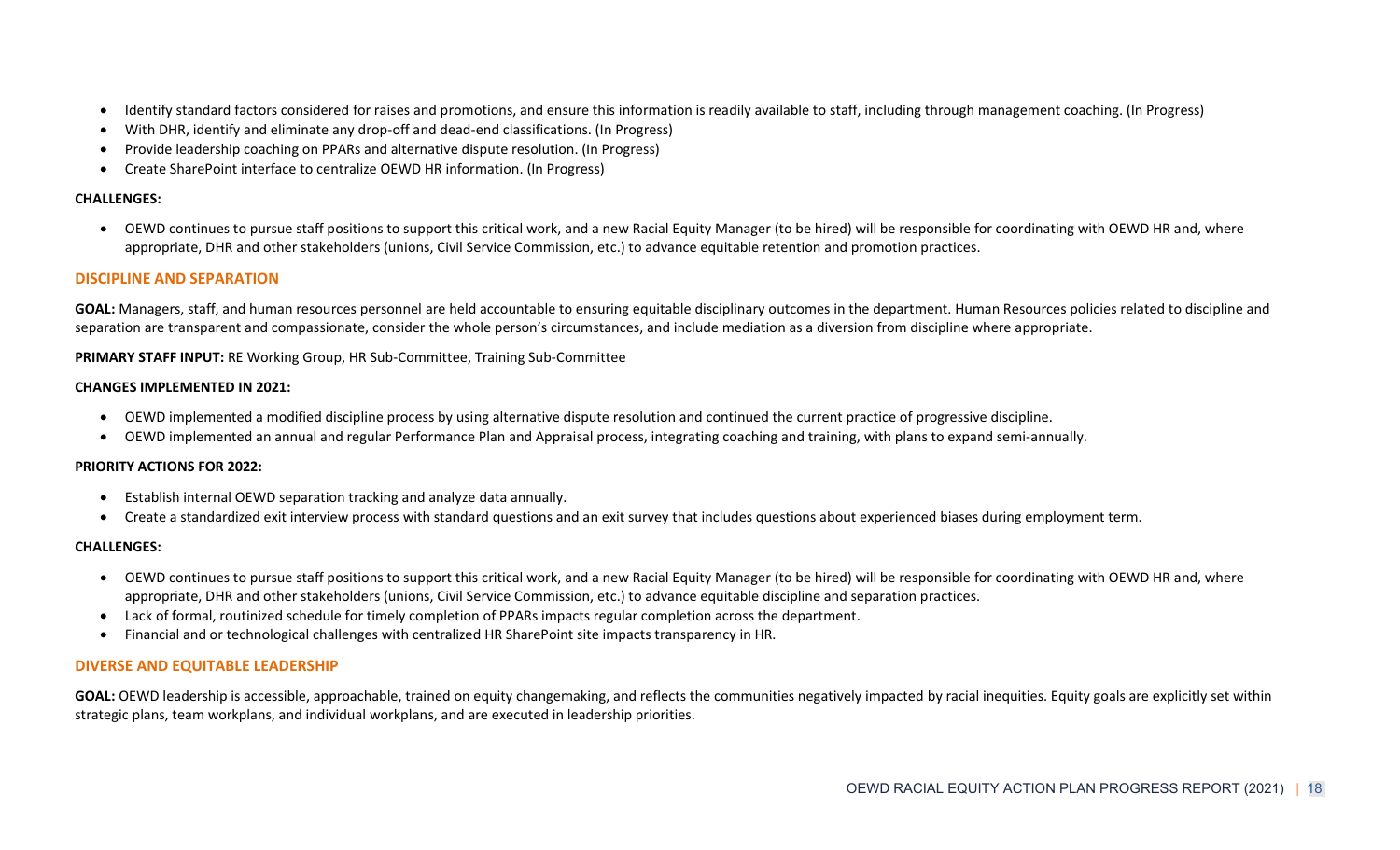#### **PRIMARY STAFF INPUT:** RE Working Group, HR Sub-Committee, Training Sub-Committee, Communications and Executive Staffing Sub-Committee

#### **CHANGES IMPLEMENTED IN 2021:**

- Catalogued free and low-cost trainings which may be of-interest to staff and leadership team, and posted them on the Racial Equity Training SharePoint site.
- Reviewed training resources from DHR, ORE, and other City assets, catalogued third-party racial equity training providers and training consultants, and posted them on the OEWD Racial Equity Training SharePoint site for open access to staff.

#### **PRIORITY ACTIONS FOR 2022:**

- Include racial equity training as part of leadership onboarding, with bi-annual refreshers.
- Develop staff-leadership feedback loop (e.g., survey, SharePoint).
- Provide appropriate support to BIPOC managers to promote success and to retain staff in managerial pipelines, and support all managers to effectively manage cross-cultural teams.

# **CHALLENGES:**

• OEWD continues to pursue staff positions to support this critical work, and a new Racial Equity Manager (to be hired) will be responsible for coordinating with OEWD HR and, where appropriate, DHR and other stakeholders (unions, Civil Service Commission, etc.) to advance diverse and equitable leadership.

## **MOBILITY AND PROFESSIONAL DEVELOPMENT**

GOAL: OEWD prioritizes upward mobility within the department, where staff are equitably compensated, trained, and promoted across race and gender lines. Mentorship from more experienced staff/colleagues for advancement opportunities and transparency around promotions for staff from leadership and HR. All staff are encouraged to participate in professional development opportunities and there is transparency around access and availability**.**

**PRIMARY STAFF INPUT:** RE Working Group, HR Sub-Committee, Training Sub-Committee, Communications and Executive Staffing Sub-Committee

## **CHANGES IMPLEMENTED IN 2021:**

- Added racial equity concepts to onboarding materials and orientation, and built capacity of Working Group to provide racial equity orientations to new hires.
- Created a SharePoint site for trainings and extended learning, serving as a one-stop information center.
- Revamped ORE's Racial Equity Foundations Training, and launched a 3-hour workshop on racial equity concepts offered to all OEWD Staff.
- Instituted a WORKING GROUP training challenge to encourage staff to catalogue free and low-cost racial equity training offerings, share best practices among members, and build organizational capacity.
- RE CORE Team member selected to represent department in Northern California Grantmakers Equity Leaders cohort, with the intent to routinize OEWD participation.

## **PRIORITY ACTIONS FOR 2022:**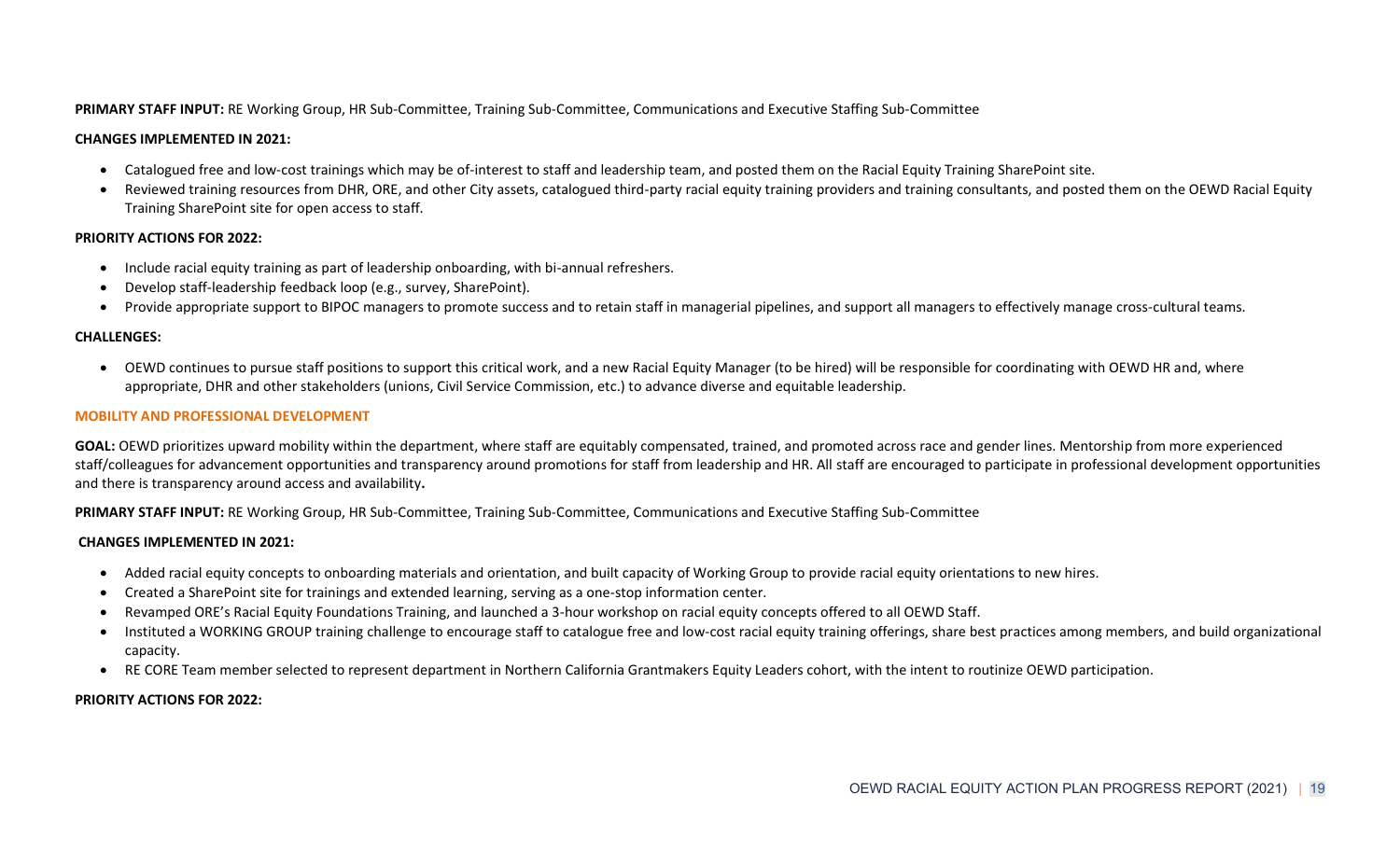- Continue to uplift Internal Racial Equity Training and Professional Development Sub-Committee's which will support department professional development goals, especially with regard to racial equity training, meeting facilitation best practices, and sharing resources.
- Remove barriers to professional development and conference attendance to staff, including upfront costs, information distribution, and workload.
- Incorporate advancement opportunities and staff needs assessment into performance plan and appraisal report process.
- Create OEWD HR SharePoint interface to consolidate information about mobility within the department and professional development opportunities.

## **CHALLENGES:**

• OEWD continues to pursue staff positions to support this critical work, and a new Racial Equity Manager (to be hired) will be responsible for coordinating with OEWD HR and, where appropriate, DHR and other stakeholders (unions, Civil Service Commission, etc.) to advance mobility and professional development.

#### **ORGANIZATIONAL CULTURE OF INCLUSION AND BELONGING**

**GOAL:** All OEWD staff feel empowered to practice humility, courage, and compassion in talking about race and culture in the workplace. OEWD will exercise restorative and healing justice by acknowledging the history of racial trauma and being accountable to the communities which have been harmed. The voices of BIPOC staff are affirmed and visible in OEWD's policy priorities, programs, virtual and physical spaces. Daily activities, celebrations, rituals, and traditions reflect the rich culture of our work community.

PRIMARY STAFF INPUT: RE WORKING GROUP, HR Sub-Committee, Training Sub-Committee, Communications and Executive Staffing Sub-Committee, Benchmarking & Accountability Sub-Committee, Community Engagement Sub-Committee, Procurement and Grantmaking Sub-Committee

#### **CHANGES IMPLEMENTED IN 2021:**

- Implement trainings, workshops, and encouraging an ongoing conversation in order to Normalize, Organize, and Operationalize Racial Equity practices throughout the department**.**
- Incorporated of Racial Equity foundations, and conducted Racial Equity Orientation during first two weeks of onboarding. Over 20 newly hired staff members have been orientated on OEWD's Racial Equity practices and policy.
- Integrated racial equity updates into division and all-staff meetings to normalize racial equity concepts and updates.
- Integrated special topic activities into working group meetings to build capacity within the organization and operationalize racial equity tools.
- Created designated spaces online (OneDrive) and in-office for racial equity content.
- Began cataloguing San Francisco-specific community engagement best practices in order to effectively work in communities that OEWD serves.
- Ensured consistency in racial equity language and policy points in strategic planning documents, including in federally-mandated plans.
- Piloted a community panelist pilot program for Requests for Proposals 122 and 216 to center community voice, ensure that grantmaking authority rests with a group of reviewers representative of both San Francisco's demographics and the applicant pool in terms of race/ethnicity, gender, LGBTQ and disability community members, and bring greater transparency to funding and partnership decisions. Panelists were compensated for their participation in the review process.
- Conducted interviews with long-tenured staff across the department to gather information on the department's history of racial equity in its programs, policies, and structures, and began the process of compiling interview answers into a Google jam board for internal and external presentation purposes.
- Trained policy body staff on accommodation processes and resources.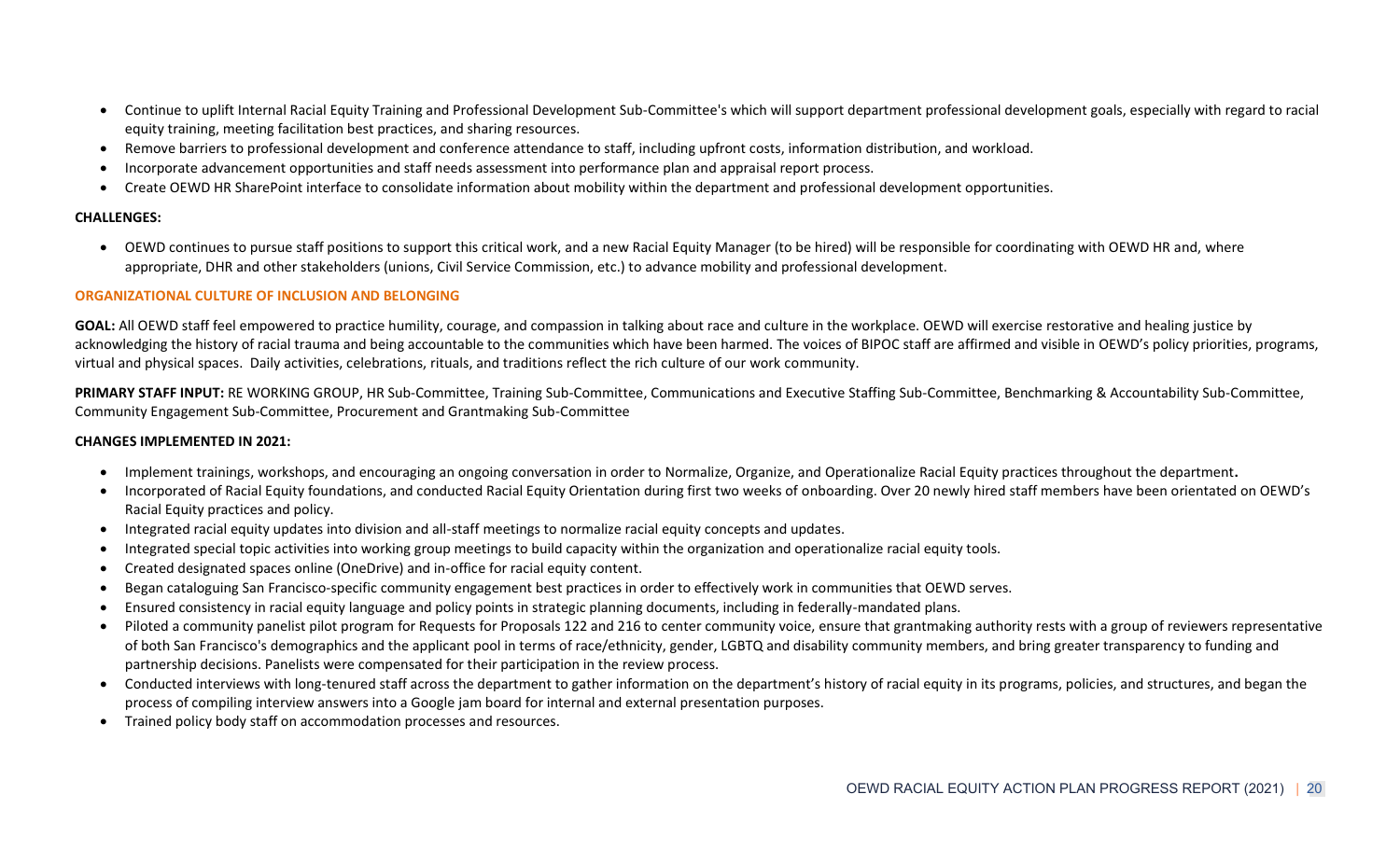#### **PRIORITY ACTIONS FOR 2022:**

- Continue to research and implement multi-modal training opportunities. Advocate for and secure training funds.
- Integrate Workforce Division's racial equity portal (SharePoint) with Econ division's digital assets.
- Create an internal resource for department to shape and inform community engagement best practices for specific projects and programs.
- Create and maintain racial equity talking points to ensure synchronization around current and future work areas.
- Engage consultant to support development of racial reconciliation narrative and timeline.
- Collaborate with community in the development of procurements and programs, and encourage staff to work in community as often as possible**.**
- Develop and implement external communications recommendations about culturally humble outreach/communications practices as informed by RE WORKING GROUP.

#### **CHALLENGES:**

- Ongoing changes in leadership—three directors in one year—impacts momentum of RE Action Plan.
- Not having a designated person to centralize and prioritize work impacts project management.
- Limited capacity (time, training, socioemotional bandwidth, COVID burnout) of internal staff impacts training capacity.
- In-person meetings are non-existent and present challenges for community building.
- Citywide resources are uncoordinated.
- Capacity for staff commitment and availability to engage community regularly.
- Uncertainty of funding prevents mid- or long-term planning and contracting.
- Defining roles and expectations within department staff can help understand who leads, initiatives, or helps facilitate community engagement.
- Current community engagement process is based on community relationships and skillset of the staff assigned to project.

#### **BOARDS AND COMMISSIONS**

OEWD maintains three policy boards and commissions: the Film Commission (Film SF), the Small Business Commission (SBC), and the Workforce Investment San Francisco Board (WISF). All three have different missions, goals, make-ups, appointment sources, federal requirements, etc. Each policy body must examine its own internal dynamics and racial biases, as the government is reviewing its own internal biases, particularly so Commissions and Boards that have the authority to adjudicate or legislate policy can lead with a racial equity lens. It is additionally important to understand the impact of historical policy decisions that have negatively impacted our local communities as policy changes are recommended.

• **Small Business Commission (SBC)** – Prior to the Racial Equity mandate for Boards and Commissions, the SBC had identified the need to elevate the priorities of businesses that do not have a voice or little political capital within City and County of San Francisco Government. The local legislature and regulators may not always be aware of the racial or social economic inequities to small businesses when crafting new legislation and regulation, in addition to existing regulation. The Racial Equity work required for Boards and Commissions enhances the work of the SBC and better establish the language and metrics it needs to make necessary recommendations to the Mayor and Board of Supervisors.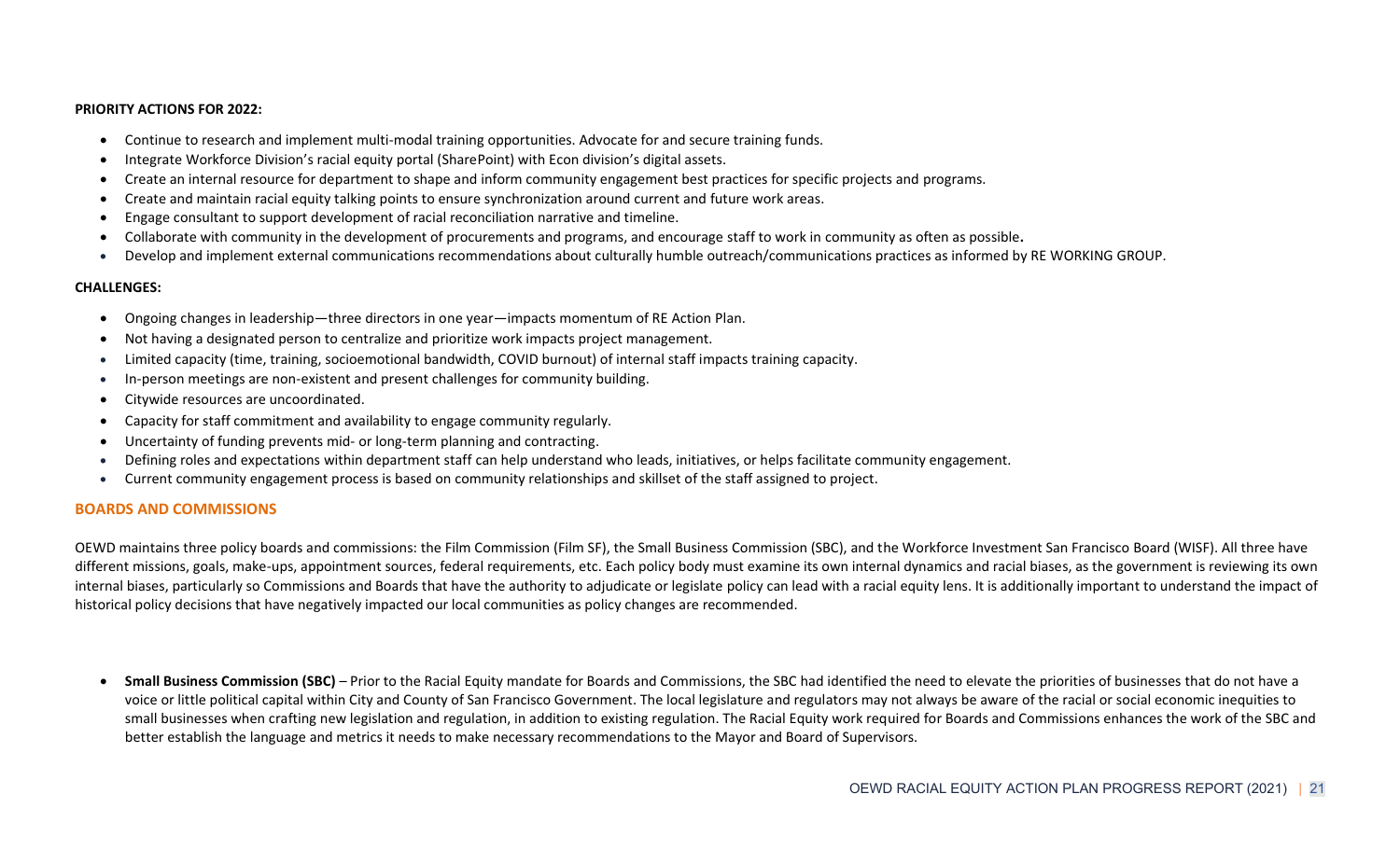- **Workforce Investment San Francisco (WISF)** The WISF is responsible for ensuring equity and inclusion for San Francisco's vulnerable populations, to have their faith restored in workforce programs that have traditionally excluded them. The WISF is committed to providing space and time to speak truth to power in a public forum and to critically examining what function the policy body plays, and whether the policy body membership reflects the community we intend to serve.
- Film Commission (Film SF) Film SF is committed to ensuring BIPOC representation on the Commission and having Commissioners support the industry for filmmakers of color. It is critical to examine the Commission's role in supporting the film industry towards being more diverse.

GOAL: Board and Commission members should feel supported and valued for their diverse perspectives and contributions and reflect the diversity of San Francisco, especially Black, Indigenous, and People of Color. OEWD's policy boards, commissions and advisory bodies include representation from the communities impacted by their work and prioritize accountability to BIPOC communities. Board and Commission members reflect the diversity of San Francisco.

**PRIMARY STAFF INPUT:** RE WORKING GROUP, Policy Bodies and Commissions Sub-Committee

#### **CHANGES IMPLEMENTED IN 2021:**

- All three policy bodies/commissions staff presented RE Plan and recommended actions to their respective policy bodies.
- Passed Ohlone Land Acknowledgment Resolution for WISF (June 2021), SBC (April 2021), and Film SF (Summer 2021).
- Bodies have reserved time on agendas for racial equity items, such as for updates from the SBC Racial Equity Sub-Committee, guest film industry speakers at the Film Commission, and community updates at WISF.
- SBC Racial Equity Sub-Committee passed a Racial Equity Resolution.

#### **PRIORITY ACTIONS FOR 2022:**

- Revise by-laws towards inclusive language and report on demographic composition.
- Adopt racial equity assessment tools to inform decision-making.
- Launch mentorship programs which help new members on-board, and which connect board and commission members with the communities OEWD serves.
- Adopt resolutions that acknowledges historical racial inequities and a commitment to racial equity moving forward. An ethnographic history of San Francisco will inform the resolution, and then by-laws/rules of order changes.

#### **CHALLENGES:**

- OEWD staff has limited influence on who is being appointed to respective policy bodies (WISF, SBC, Film SF), so it is difficult to increase BIPOC representation ad-hoc.
- Board training needs are varied across policy bodies, and we need to meet board members where they are at in their learning.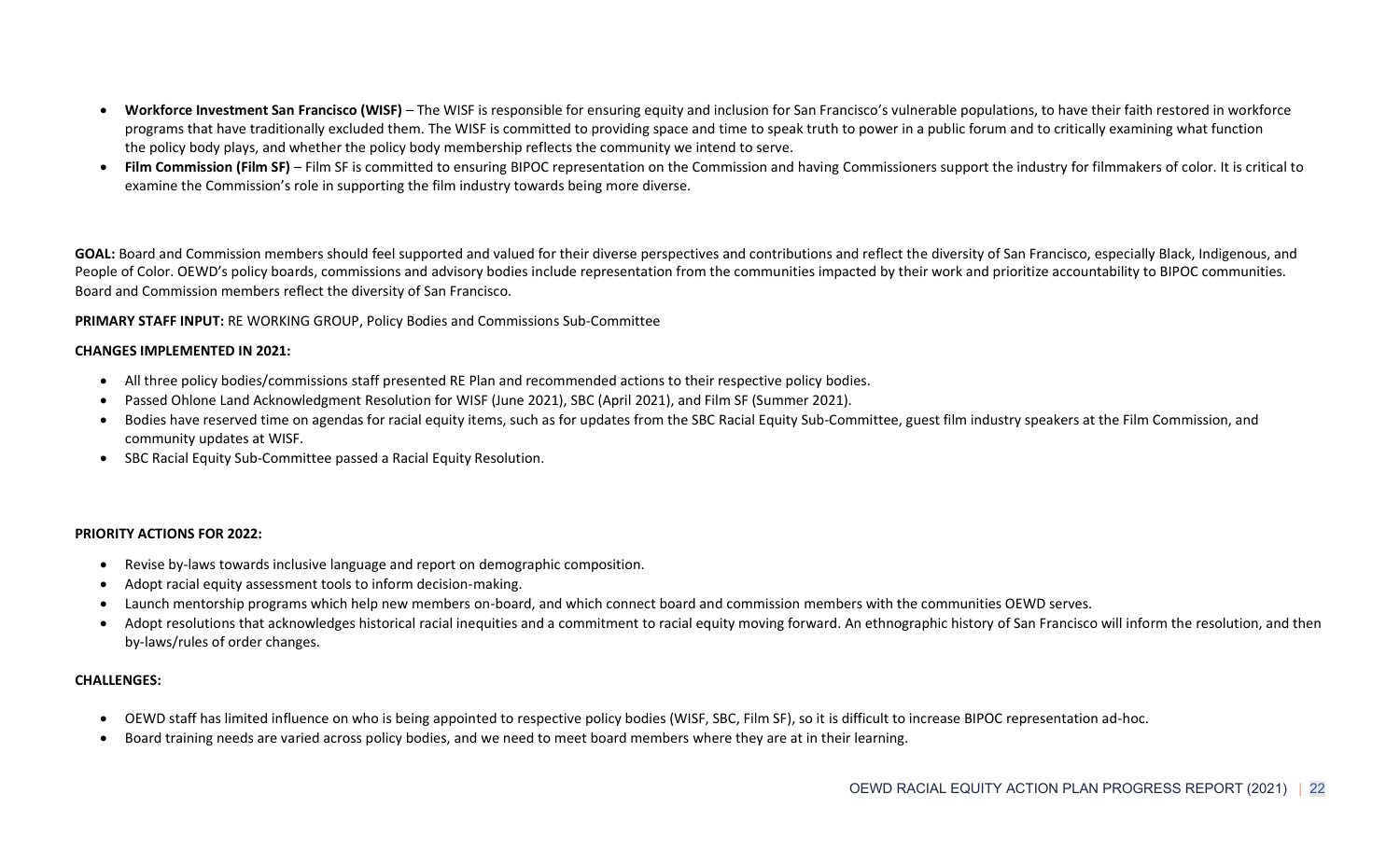• Staffing has been impacted at all Commissions. The Small Business Commission Secretary position was vacant for most of 2021. The Directors of the Office of Small Business and FilmSF , along with some of the longest serving staff, transitioned in December.

## **RESOURCING**

Please describe your department's resourcing for Phase 1 RE Action Plan implementation in 2021. *Include employee names, titles, and organizational chart.* Note the designated Racial Equity *Leader(s) with an asterisk. Please clearly distinguish between:*

- *Staff who were assigned full-time (all responsibilities were directly related to Phase 1 RE Action Plan and other departmental racial equity work)*
	- o *N/A*
- Staff who were assigned part-time (had responsibilities not directly related to racial equity, which were reduced for them to take on racial equity work)
	- o Tajuana Gray, Contract Compliance Officer, [tajuana.gray@sfgov.org](mailto:tajuana.gray@sfgov.org)
	- o Marissa Bloom, Acting Director of Contracts and Grants, [marissa.bloom@sfgov.org](mailto:marissa.bloom@sfgov.org)
	- o Jennifer Hand, Sr. Community Development Specialist, [jennifer.hand@sfgov.org](mailto:jennifer.hand@sfgov.org)
	- o Andrew Abou Jaoude, Sr. Community Development Specialist II, [andrew.aboujaoude@sfgov.org](mailto:andrew.aboujaoude@sfgov.org)
	- o Susan Ma, Project Manager, [susan.ma@sfgov.org](mailto:susan.ma@sfgov.org)
	- o Crezia Tano, Chief Operations Officer, [crezia.tano@sfgov.org](mailto:crezia.tano@sfgov.org)
- Staff who were voluntary (had responsibilities not directly related to racial equity, which were not reduced for them to take on racial equity work)
	- o Armina Brown, Executive Assistant to Director of CityBuild and Office Manager, [armina.brown@sfgov.org](mailto:armina.brown@sfgov.org)
	- o Benson Tran, Communications Specialist, [benson.tran@sfgov.org](mailto:benson.tran@sfgov.org)
	- o Darcy Bender, Project Manager, [darcy.bender@sfgov.org](mailto:darcy.bender@sfgov.org)
	- Gloria Chan, Director of Communications, [gloria.chan@sfgov.org](mailto:gloria.chan@sfgov.org)
	- o John Francis, Project Manager, Joint Development, [john.francis@sfgov.org](mailto:john.francis@sfgov.org)
	- o Glenn Eagleson, Sr. Workforce Policy Analyst, glenn.eagleson@sfgov.org
	- Iris Rollins, Executive Assistant to the Director of Workforce, iris.rollins@sfgov.org
	- o Jerry Trotter, Sr. Community Development Specialist, [jerry.trotter@sfgov.org](mailto:jerry.trotter@sfgov.org)
	- o Kerry Birnbach, Small Business Commission Secretary, kerry.birnbach@sfgov.org
	- o Kristen Erbst, Human Resources Analyst, [kristen.erbst@sfgov.org](mailto:kristen.erbst@sfgov.org)
	- o Lana Anthony, Junior Management Assistant to the Executive Director, sharlana.anthony@sfgov.org
	- o Lex Leifheit, Senior Business Development Manager, Business Development Division, [lex.leifheit@sfgov.org](mailto:lex.leifheit@sfgov.org)
	- o Lisa Pagan, Director of Policy & Planning[, lisa.pagan@sfgov.org](mailto:lisa.pagan@sfgov.org)
	- Maggie Matson, Housing Delivery Analyst, [margaret.mattson@sfgov.org](mailto:margaret.mattson@sfgov.org)
	- o Manijeh Fata, Interim Executive Director, FilmSF, [manijeh.fata@sfgov.org](mailto:manijeh.fata@sfgov.org)
	- o Marianne Thompson, Communications Project Manager, [marianne.thompson@sfgov.org](mailto:marianne.thompson@sfgov.org)